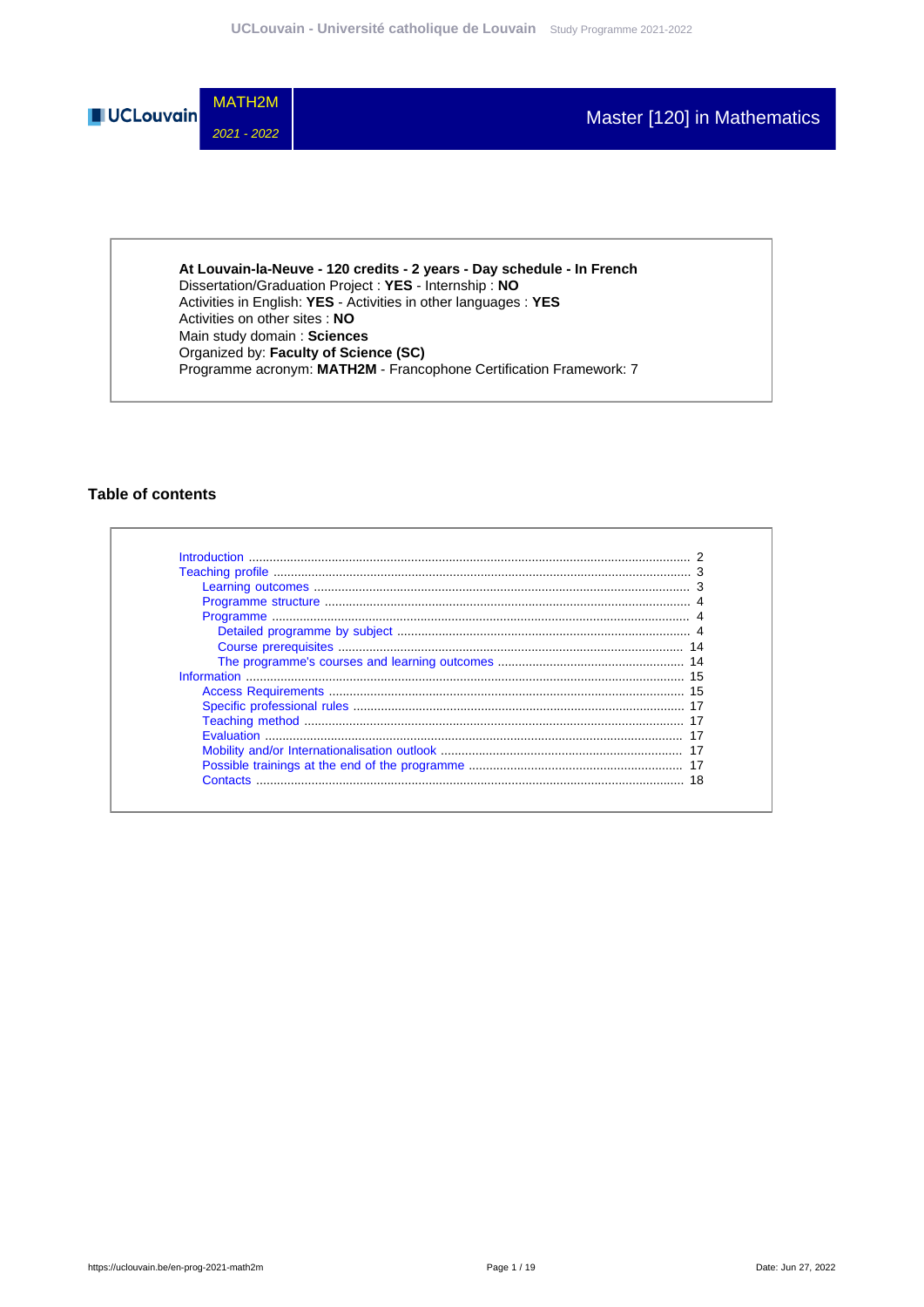### **MATH2M - Introduction**

### <span id="page-1-0"></span>**Introduction**

#### **Introduction**

The Master 120 in Mathematics offers

- a thorough education in cutting-edge fundamental mathematics with an orientation towards either research or teaching:
- an interdisciplinary program in physics, statistics, probability, cryptography, information theory, financial mathematics, actuarial science, etc.;
- the possibility of including advanced courses from other universities within your programme of specialisation;
- teaching based on your personal learning history;
- the opportunity to carry out part of your programme abroad;
- the possibility of moving directly to the second year of the Master in statistics, biostatistics and actuarial science.

#### **Your profile**

You

- have a sense of the precision and rigour of reasoning
- wish to develop your analytical skills and apply your capacity for reasoning and your spirit of abstraction in order to understand, model and solve complex situations in every field of application of mathematics;
- are committed to research and wish to carry out a first project in collaboration with internationally renowned researchers;
- plan to teach mathematics in secondary school and wish to acquire a solid training in fundamental mathematics.

#### **Your future job**

Whatever his specialisation, the mathematician will be able to exercise his talents in a variety of very different professional sectors and to make the most of the powerful tools he has developed in situations that are often a long way from mathematics.

The disciplinary knowledge and skills of the mathematician can be exploited in fundamental mathematical research and in teaching mathematics. These skills also offer access to many professions in which mathematics interacts with other disciplines (particularly in research laboratories in the climatology sector, in meteorology and in astronomy, in research and development institutes in the biochemistry and pharmacology sectors, in analysis and development departments in the economics sector, in finance and insurance, in computer companies, in cryptography and in telecommunications).

#### **Your programme**

Together with the solid training in fundamental mathematics that will equip you with tools in the main mathematical disciplines, the Master offers the choice of two focuses, depending on whether you are oriented towards research or teaching. In both options, learning is completed by optional courses in your chosen fields in mathematics or in closely related fields (applied mathematics, physics, statistics and biostatistics, actuarial science, computing...).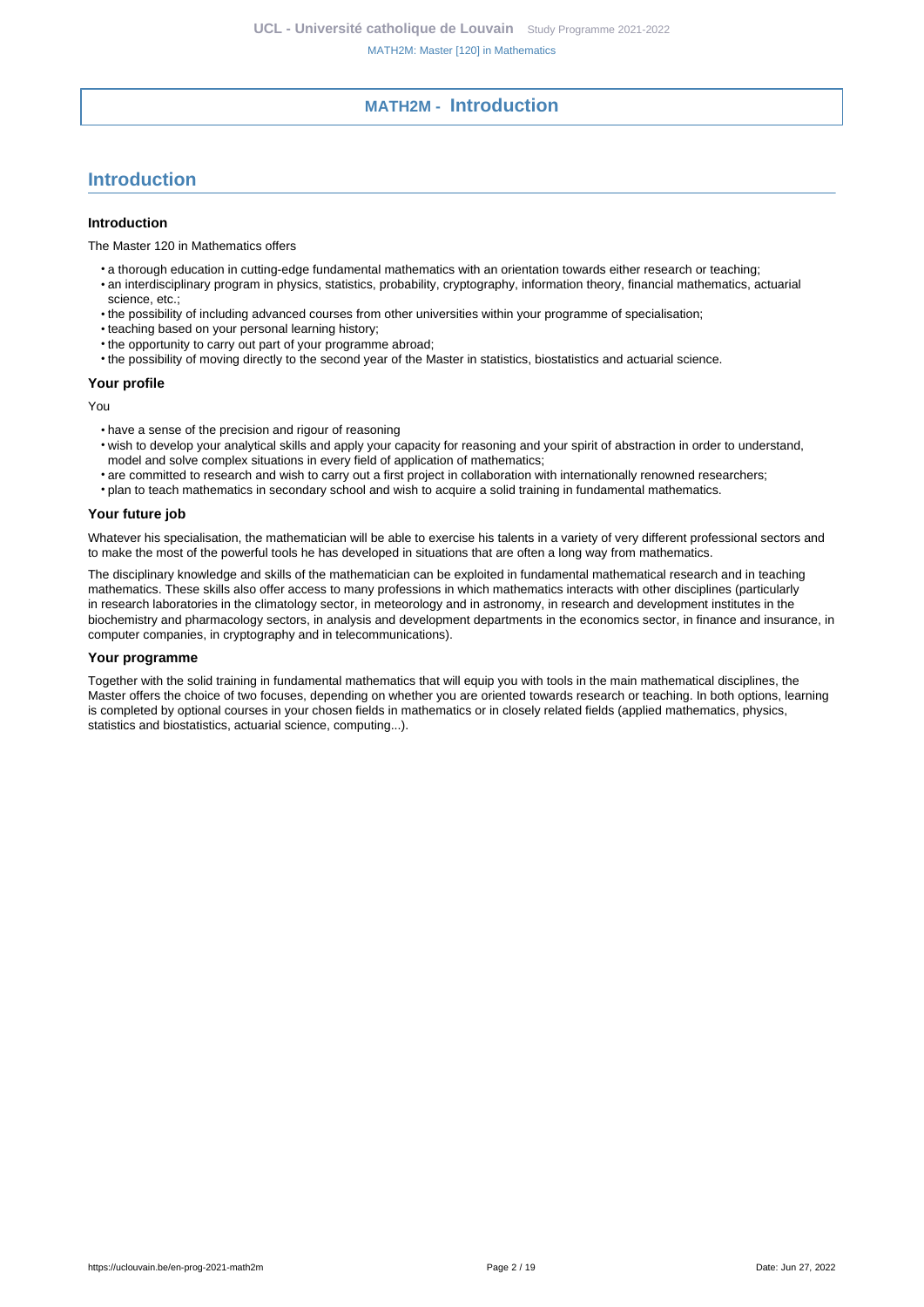### **MATH2M - Teaching profile**

### <span id="page-2-1"></span><span id="page-2-0"></span>**Learning outcomes**

By the end of the course the student will have acquired the knowledge of the discipline and the transferable skills needed to practise the many professional activities that require substantial mathematical skills: research and teaching, but also highly varied professions in which mathematics interacts with other fields and mathematicians collaborate with people who come from different intellectual backgrounds.

The skills acquired during the course will allow him to adapt to different professional contexts (linked, for example, to economic sciences, to the engineering sciences, to health sciences) and to acquire rapidly the techniques specific to his profession.

The programme offers a general education in the important fields of fundamental mathematics, including recent advanced subjects, and allows the student to deal in depth with closely related fields that have already been introduced in the Bachelor in Mathematics (especially physics, but also statistics, actuarial science, and computing).

Depending on the choice of option, by the end of the course the graduate will also have acquired a deeper knowledge of a field of research (research focus) or the skills required to teach mathematics in secondary schools (teaching focus).

As with any UCL graduate, the graduate Master in Mathematics will be capable of taking a critical, constructive and innovative view of the present-day world and its problems, of acting as a responsible and competent citizen in society and in his professional milieu, of independently acquiring and using new knowledge and skills throughout his professional life, and of managing major projects in all their aspects, both individually and as part of a team.

On successful completion of this programme, each student is able to :

**Finalité spécialisée** - Grâce aux cours de l'option choisie, les étudiants de deux options auront aussi acquis la capacité d'analyser, en profondeur et sous divers points de vue, un problème mathématique ou un système complexe relevant de disciplines scientifiques autres que les mathématiques, pour en extraire les points essentiels et les mettre en relation avec les outils théoriques les mieux adaptés.

pas d'acquis d'apprentissage détaillés

1) master the disciplinary knowledge and basic transferable skills whose acquisition began in the Bachelor programme. He will have expanded his basic disciplinary knowledge and skills.

- Choose and use the fundamental methods and tools of calculation to solve mathematical problems.
- Recognise the fundamental concepts of important current mathematical theories.
- Establish the main connections between these theories, analyse them and explain them through the use of examples.

2) show evidence of abstract thinking and of a critical spirit.

- Recognise the fundamental concepts of important current mathematical theories.
- Identify the unifying aspects of different situations and experiences.
- Argue within the context of the axiomatic method.
- Construct and draw up a proof independently, clearly and rigorously.

3) communicate in a scientific manner.

- Write a mathematical text in French according to the conventions of the discipline.
- Structure an oral presentation and adapt it to the listeners' level of understanding.

• Communicate in English (level C1 for reading comprehension, level B2 for listening comprehension and for oral and written expression, CEFR).

4) show evidence of independent learning.

- Find sources in the mathematical literature and assess their relevance.
- Correctly locate an advanced mathematical text in relation to knowledge acquired.
- Ask himself relevant and lucid questions on a mathematical topic in an independent manner.

5) analyse a mathematical problem and suggest appropriate tools for studying it in depth

- Rédiger un texte mathématique selon les conventions de la discipline.
- Structurer un exposé oral en l'adaptant au niveau d'expertise des interlocuteurs.

**Finalité approfondie** - L'étudiant qui se destine à la recherche aura acquis une connaissance plus approfondie d'un ou de plusieurs domaines des mathématiques actuelles et de ses problématiques. Ces connaissances visent à lui permettre d'interagir avec d'autres chercheurs dans le cadre d'une recherche de niveau doctoral.

- Développer de façon autonome son intuition mathématique en anticipant les résultats attendus (formuler des conjectures) et en vérifiant la cohérence avec des résultats déjà existants.
- Se documenter et résumer l'état des connaissances actuelles concernant un problème mathématique.
- Poser de façon autonome des questions pertinentes et lucides sur un sujet avancé de mathématique.
- Analyser un problème de recherche et proposer des outils adéquats pour l'étudier de façon approfondie et originale.

6) **if the research focus is chosen**, begin a research project thanks to a deeper knowledge of one or more fields and their problematic issues in current mathematics. This knowledge aims at allowing the student to interact with other researchers in the context of a research project at doctoral level.

• Develop in an independent way his mathematical intuition by anticipating the expected results (formulating conjectures) and by verifying their consistency with already existing results.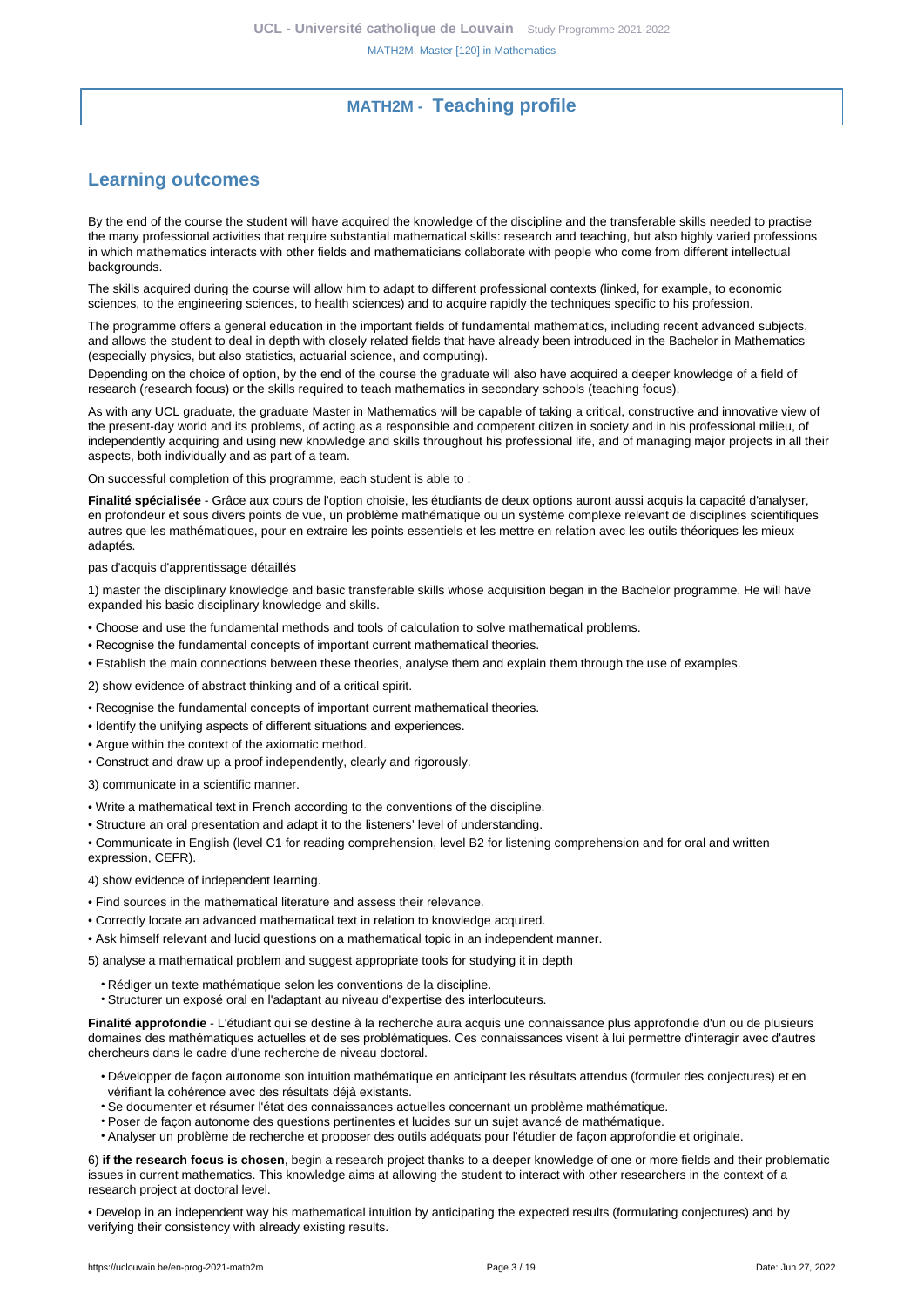- Gather material and summarise the current state of knowledge relating to a mathematical problem.
- Ask relevant and lucid questions on an advanced mathematical topic in an independent manner.

**Finalité didactique** - L'étudiant qui se destine à l'enseignement sera prêt à assumer des tâches professionnelles dans l'enseignement secondaire et à apporter ses compétences pédagogiques et disciplinaires.

- Mettre en relation les contenus mathématiques du programme de l'enseignement secondaire et ceux de la formation universitaire.
- Comparer et intégrer différentes approches possibles aux principaux sujets du programme de mathématique de l'école secondaire, identifier les étapes clef et les points délicats du programme.
- Mettre en place des dispositifs d'apprentissage adaptés, originaux et pertinents tant du point de vue de la rigueur que du point de vue de l'intuition.
- Proposer des problèmes provenant de différents domaines permettant d'introduire, illustrer et mettre en œuvre des notions mathématiques du programme.

7) **if the teaching focus is chosen**, bring together the skills needed to successfully begin the career of teacher of mathematics in upper secondary school and to make positive progress.

- Take action in the school setting, in partnership with other involved parties.
- Teach in real and observed situations.

In a more specific way, in regard to the teaching of mathematics, the graduate is able:

- To link the mathematical content of the secondary school teaching programme with that of university education.
- Compare and integrate different possible approaches to the main subjects of secondary school mathematics, identify the key stages and the sensitive points of the programme.
- Employ learning methods that are appropriate, original and relevant both from the point of view of precision and from that of intuition. • Formulate interdisciplinary examples in the form of problems to introduce, illustrate and put into practice the mathematical concepts
- of the programme.
- Be self-critical and plan with continuous development in mind. For more details, see [Teacher training certificate \(upper secondary](https://uclouvain.be/en-prog-2019-math2a) [education\) \(Mathematics\).](https://uclouvain.be/en-prog-2019-math2a)

Depending on the chosen focus, he will be able to adapt to various professional contexts and he will be able to:

- Do a statistical analysis of large sets of data with the help of softwares.
- Master several fields of current probability and mathematical statistics and their problems.
- Use basic concepts and models in survival analysis, specific tools of biostatistics and techniques and standards of clinical tests.
- Exploit in an integrated way various know-hows in actuarial sciences and in financial mathematics in order to analyse complex problems in quantitative management of risks.
- Use fundamental tools of computing and programming in order to solve management problems involved in the financial impact of risks.

### <span id="page-3-0"></span>**Programme structure**

The programme for the Master in Mathematical Sciences is composed of:

- core subjects of 50 credits, of which 26 credits are for the dissertation;
- a focus of 30 credits;
- one option and selected courses for 40 credits.

Note here that:

- a part of the programme of study corresponding to around 30 credits (some of which may be involved in writing the dissertation) may be performed in the context of one of the international mobility programmes established by the Faculty.
- Courses already taken as part of the in-depth minor in mathematics may not be included in the student's Master programme
- With the agreement of the School of Mathematics, the student may defer to the second year an activity scheduled for the first year or bring forward to the first year an activity scheduled for the second year (with the exception of LMAT2997 and LMAT2999). In these cases, timetable clashes may arise. For a standard programme, this Master will total, whatever the focus, the options and/or the optional courses chosen, a minimum of 120 credits divided into two annual sections of 60 credits each.

### **MATH2M Programme**

### <span id="page-3-2"></span><span id="page-3-1"></span>**Detailed programme by subject**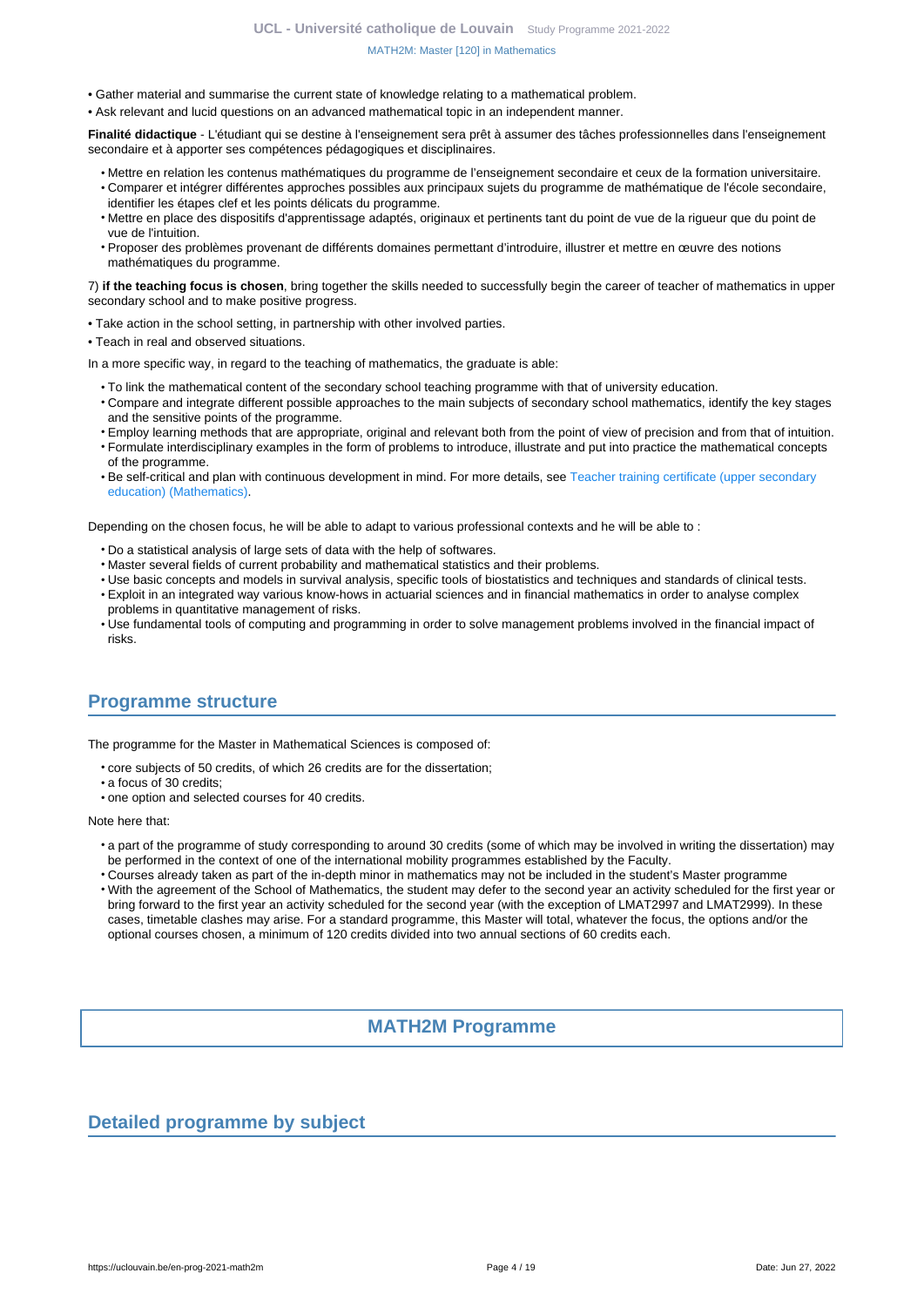### **CORE COURSES [50.0]**

#### O Mandatory

- **83 Optional**
- $\triangle$  Not offered in 2021-2022
- Not offered in 2021-2022 but offered the following year
- $\overline{\textcirc}$  Offered in 2021-2022 but not the following year
- $\Delta \oplus$  Not offered in 2021-2022 or the following year
- Activity with requisites
- [FR] Teaching language (FR, EN, ES, NL, DE, ...)

Click on the course title to see detailed informations (objectives, methods, evaluation...)

Year 1 2

#### **Mémoire et séminaire (28 credits)**

| <b>O LMAT2997</b> | <b>Thesis tutorial</b> | Ahmed Adrioueche<br><b>Pedro Dos Santos</b><br>Santana Forte Vaz | $[q2]$ [15h] [2 Credits] |  |
|-------------------|------------------------|------------------------------------------------------------------|--------------------------|--|
| <b>O</b> LMAT2999 | <b>Mémoire</b>         |                                                                  | [q2] $[1]$ [26 Credits]  |  |

#### **Cours thématiques en mathématique**

### L'étudiant·e choisit au moins 20 crédits dans la liste ci-dessous :

| <b>&amp;3 LMAT2130</b> | <b>Partial differential equations</b>            | <b>Heiner Olbermann</b>                                                         | $[q1]$ [30h+15h] [5 Credits]               | $x \mathbf{X}$ |
|------------------------|--------------------------------------------------|---------------------------------------------------------------------------------|--------------------------------------------|----------------|
| <b>&amp;3 LMAT2415</b> | <b>Advanced harmonic analysis</b>                | Jean Van Schaftingen                                                            | $[q1]$ [30h+15h] [5 Credits]               | $x \, x$       |
| <b>&amp; LMAT2250</b>  | Calculus of variations                           | <b>Augusto Ponce</b>                                                            | [q2] [30h+15h] [5 Credits] $\oslash$       | $x \, x$       |
| <b>&amp;3 LMAT2120</b> | <b>Groups theory</b>                             | <b>Pierre-Emmanuel</b><br>Caprace                                               | [q1] [30h+15h] [5 Credits] $\oplus$        | $x \mathbf{X}$ |
| <b>&amp;3 LMAT2150</b> | Category theory                                  | <b>Marino Gran</b>                                                              | $[q1]$ [30h+15h] [5 Credits]               | $x \mathbf{X}$ |
| <b>&amp;3 LMAT2221</b> | Universal algebra                                | <b>Enrico Vitale</b>                                                            | [q2] [30h+15h] [5 Credits] $\Delta \oplus$ | $x \, x$       |
| <b>&amp;3 LMAT2215</b> | Homological algebra                              | <b>Tim Van der Linden</b>                                                       | [q1] [30h+15h] [5 Credits] $\oslash$       | $x \, x$       |
| <b>&amp;3 LMAT2430</b> | Lie's therory elements and differential geometry | <b>Pierre Bieliavsky</b>                                                        | $[q2]$ [30h+15h] [5 Credits]               | $x \, x$       |
| <b>&amp;3 LMAT2420</b> | <b>Complex analysis</b>                          | <b>Tom Claeys</b>                                                               | [q2] [30h+15h] [5 Credits] $\Delta$        | $x \, x$       |
| <b>&amp;3 LMAT2265</b> | <b>Complex geometry</b>                          |                                                                                 | [q2] [30h+15h] [5 Credits] $\Delta \oplus$ | $x \mathbf{X}$ |
| <b>&amp;3 LMAT2140</b> | Algebraic topology                               | <b>Pedro Dos Santos</b><br><b>Santana Forte Vaz</b><br><b>Pascal Lambrechts</b> | [q1] [30h+15h] [5 Credits] $\oslash$       | $x \mid x$     |
| <b>&amp;3 LMAT2240</b> | Low-dimensional topology                         | <b>Pedro Dos Santos</b><br><b>Santana Forte Vaz</b><br><b>Pascal Lambrechts</b> | $[q2]$ [30h+15h] [5 Credits]               | $x \times$     |

#### **Philosophy (2 credits)**

#### Students will choose from the following

#### 2 credits to choose between

| <b>83 LSC2001</b>        | Introduction to contemporary philosophy   | Peter Verdée                                                            | $\lceil q^2 \rceil$ [30h] $\lceil 2 \right\rceil$ Credits] | $\mathbf{x}$ |
|--------------------------|-------------------------------------------|-------------------------------------------------------------------------|------------------------------------------------------------|--------------|
| <b>&amp; LSC2220</b>     | Philosophy of science                     | <b>Pieter Thyssen</b><br><i>(compensates)</i><br><b>Alexandre Guay)</b> | $\lceil q^2 \rceil$ [30h] $\lceil 2 \right\rceil$ Credits] | $\mathbf{x}$ |
| <sup>33</sup> LFILO2003E | Ethics in the Sciences and technics (sem) | Hervé Jeanmart<br><b>Charles Pence</b><br>René Rezsohazy                | $[q2] [15h+15h] [2 Credits]$                               | $\mathbf{x}$ |
| <b>&amp; LTHEO2840</b>   | Science and Christian faith               | <b>Benoît Bourgine</b><br><b>Dominique Lambert</b>                      | [q1] [15h] [2 Credits]                                     |              |

#### **Optional courses :**

These credits are not counted within the 120 required credits.

| <b>&amp; LSST1001</b> | <b>IngénieuxSud</b> | Stéphanie Merle | $[q1+q2]$ [15h+45h] [5 Credits] | <b>x x</b> |  |
|-----------------------|---------------------|-----------------|---------------------------------|------------|--|
|                       |                     | Jean-Pierre     |                                 |            |  |
|                       |                     | Raskin (coord.) |                                 |            |  |
|                       |                     |                 |                                 |            |  |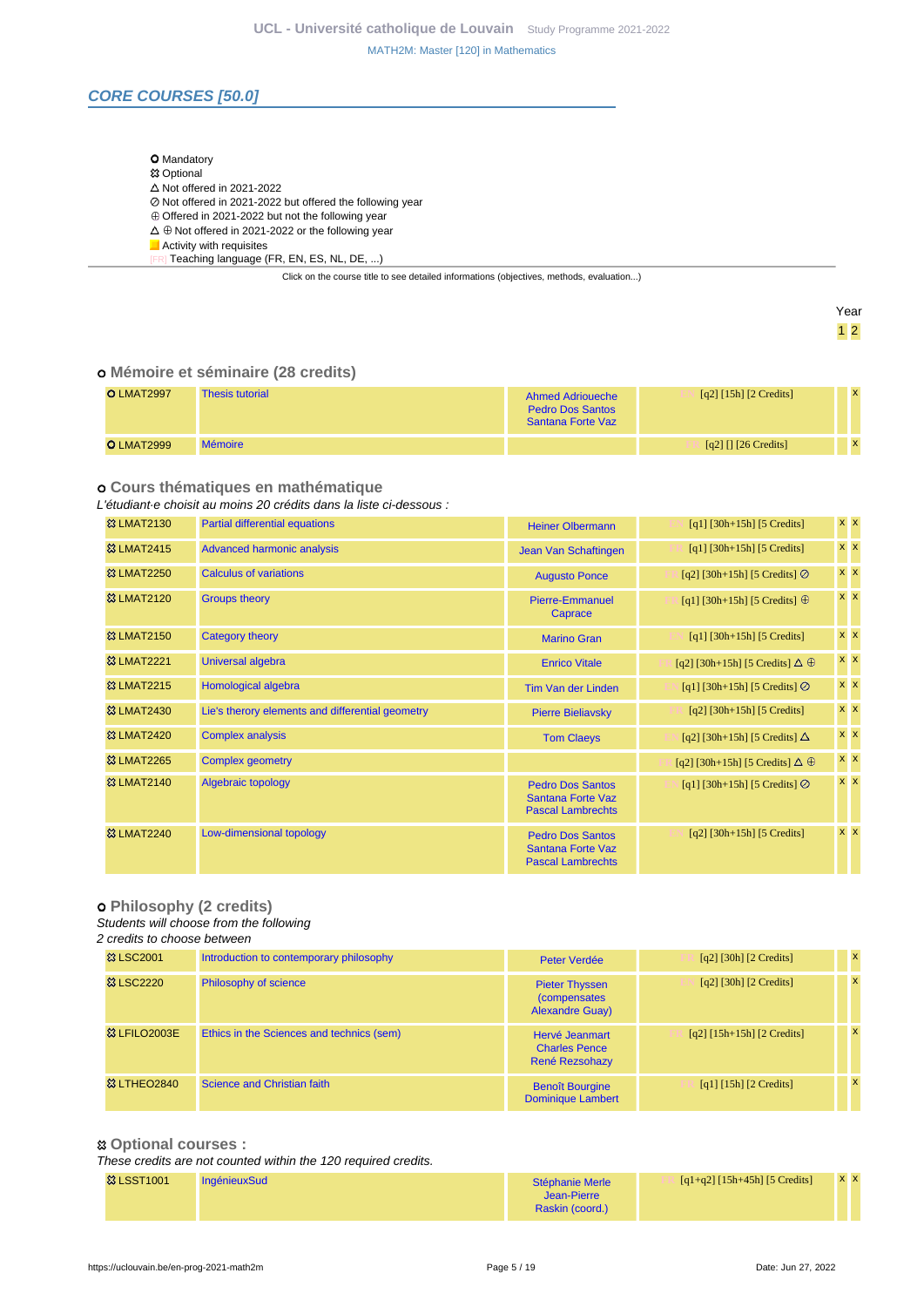| <b>&amp; LSST1002M</b> | Information and critical thinking - MOOC | <b>Myriam De Kesel</b><br>Jean-Francois Rees | [q2] $[30h+15h]$ [3 Credits] | $X$ $\lambda$ |
|------------------------|------------------------------------------|----------------------------------------------|------------------------------|---------------|

Year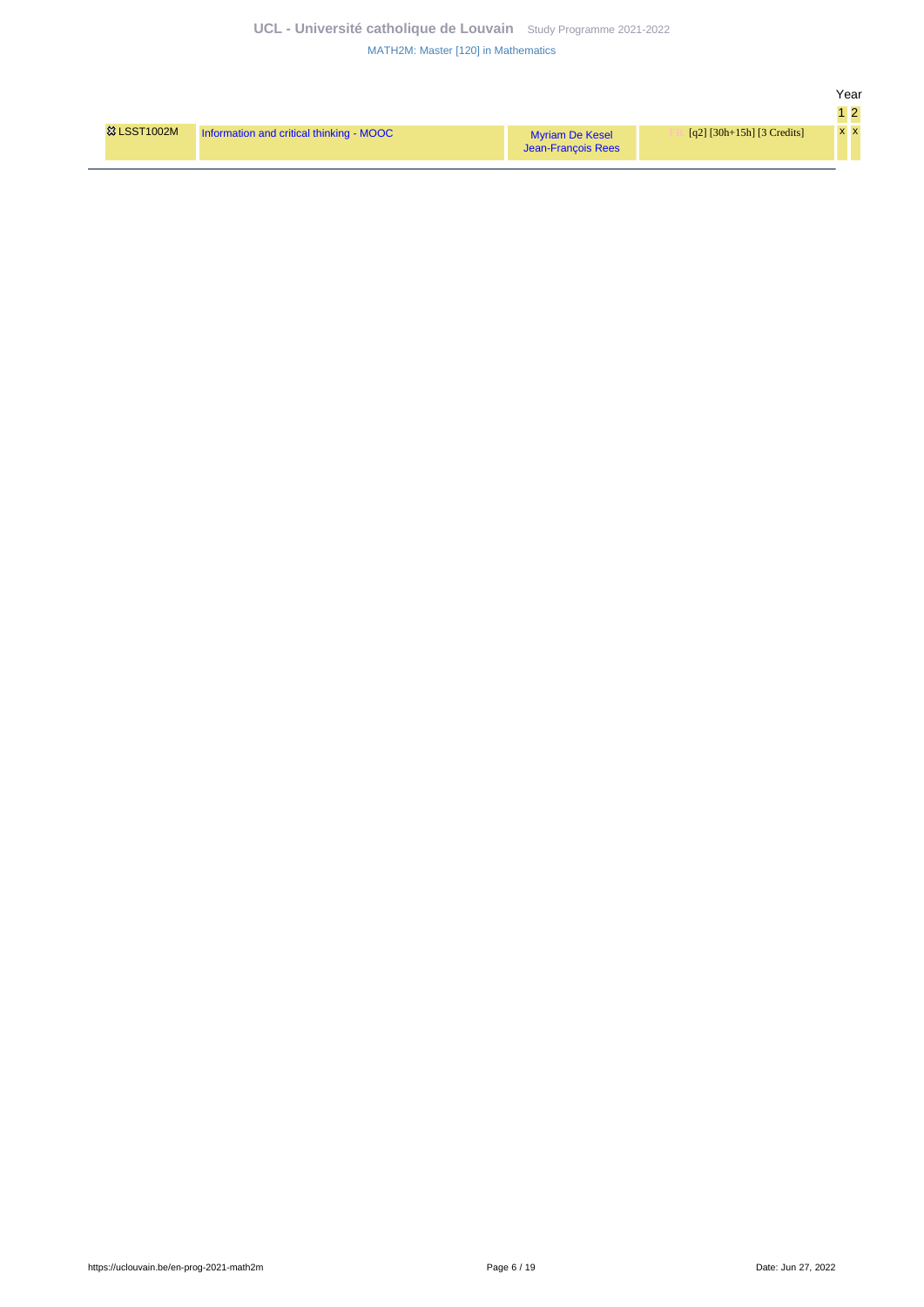### **LIST OF FOCUSES**

- [> Research Focus](en-prog-2021-math2m-lmath200a) [ en-prog-2021-math2m-lmath200a ]
- [> Teaching Focus](en-prog-2021-math2m-lmath200d) [ en-prog-2021-math2m-Imath200d ]

### **RESEARCH FOCUS [30.0]**

In the research focus, the programme offers a general education in the major fields of fundamental mathematics and a deeper education in one of the research areas of the School of Mathematics. In seminar LMAT2160, a research project is set up by the students. With the agreement of the School, students may replace courses in the research focus by courses in research given in other universities, by courses chosen from the various options, or by courses in the Master in Physics.

- **O** Mandatory
- **惢 Optional**
- $\Delta$  Not offered in 2021-2022
- Not offered in 2021-2022 but offered the following year
- $\oplus$  Offered in 2021-2022 but not the following year
- $\Delta \oplus$  Not offered in 2021-2022 or the following year
- $\Box$  Activity with requisites
	- Teaching language (FR, EN, ES, NL, DE, ...)

Click on the course title to see detailed informations (objectives, methods, evaluation...)

Year 1 2

#### **Content:**

| <b>O LMAT2160</b> | Training seminar for mathematical researchers | <b>Pierre-Emmanuel</b><br>Caprace<br>Jean Van Schaftingen                | [q1] $[15h]$ [5 Credits]              |              |  |
|-------------------|-----------------------------------------------|--------------------------------------------------------------------------|---------------------------------------|--------------|--|
| <b>O LMAT2165</b> | Personal project in mathematics               | <b>Pierre Bieliavsky</b><br><b>Pedro Dos Santos</b><br>Santana Forte Vaz | $\lceil q^2 \rceil$ [15h] [5 Credits] | $\mathbf{x}$ |  |

 **Cours thématiques en mathématique (5 credits)**

L'étudiant·e choisit au moins 5 à 10 crédits supplémentaires dans la liste des cours thématiques en mathématique du tronc commun.

#### **Cours approfondis**

L'étudiant.e choisit de 10 à 15 crédits parmi les cours ci-dessous :

#### **Avanced topics**

| <b>&amp;3 LMAT2910</b> | Advanced topics in mathematics 1 | Tim Van der Linden      | [q1] [0h+30h] [5 Credits] $\oplus$    | <b>x</b> x     |
|------------------------|----------------------------------|-------------------------|---------------------------------------|----------------|
| <b>&amp;3 LMAT2920</b> | Advanced topics in mathematics 2 | <b>Timothée Marquis</b> | [q2] [30h] [5 Credits] $\oplus$       | <b>x</b> x     |
| <b>&amp; LMAT2930</b>  | Advanced topics in mathematics 3 | <b>Jacques Darne</b>    | [q1] [30h] [5 Credits] $\oplus$       | <b>x x</b>     |
| <b>&amp; LMAT2940</b>  | Advanced topics in mathematics 4 | <b>Tom Claeys</b>       | [q2] [0h+22.5h] [5 Credits] $\oplus$  | <b>x</b> x     |
| <b>&amp; LMAT2915</b>  | Advanced topics in mathematics 5 |                         | [q2] [0h+30h] [5 Credits] $\oslash$   | $x \times$     |
| <b>&amp; LMAT2925</b>  | Advanced topics in mathematics 6 |                         | [q2] [30h] [5 Credits] $\oslash$      | $x \mathbf{X}$ |
| <b>&amp; LMAT2935</b>  | Advanced topics in mathematics 7 |                         | [q2] [30h] [5 Credits] $\odot$        | $x \times$     |
| <b>&amp; LMAT2945</b>  | Advanced topics in mathematics 8 |                         | [q1] [0h+22.5h] [5 Credits] $\oslash$ | <b>x</b> x     |

#### **Cours approfondis de mathématique à l'ULB**

L'étudiant·e pourra choisir, en concertation avec le conseiller aux études, des cours parmi ceux de la finalité approfondie du programme de master en mathématique de l'ULB. NB : Une liste de cours recommandés sera mise à jour et proposée chaque année.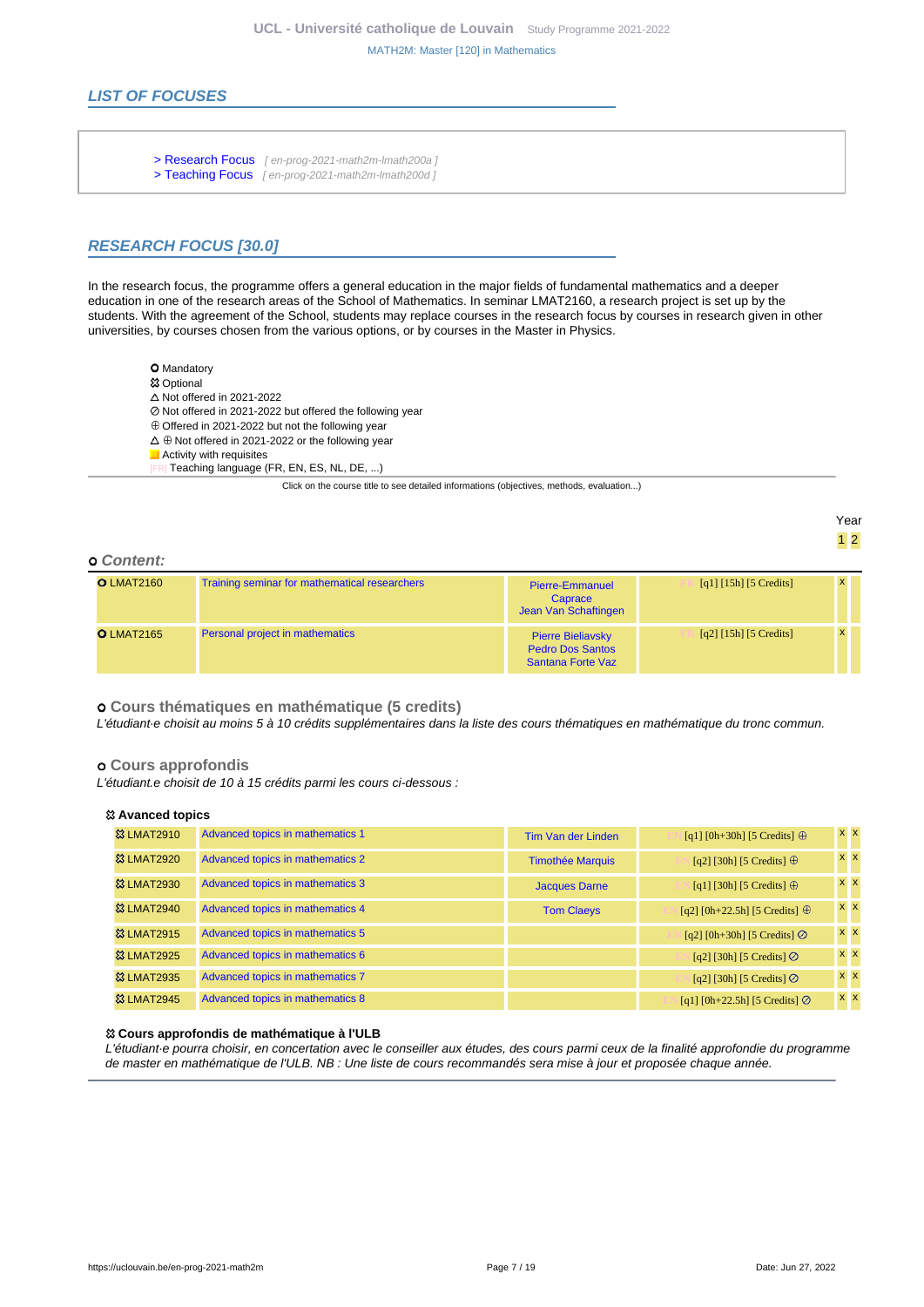### **TEACHING FOCUS [30.0]**

**IMPORTANT NOTE**: In accordance with article 138 para. 4 of the decree of 7 November 2013 concerning higher education and the academic organisation of studies, teaching practice placements will not be assessed in the September session. Students are required to make every effort to successfully complete the teaching practice in the June session, subject to having to retake the year.

In the teaching focus, the programme offers general training for the secondary school teacher and specific training in teaching mathematics. The teaching focus confers on the student the title of qualified teacher for upper secondary education.

**O** Mandatory **83 Optional**  $\triangle$  Not offered in 2021-2022 Not offered in 2021-2022 but offered the following year Offered in 2021-2022 but not the following year  $\Delta \oplus$  Not offered in 2021-2022 or the following year **Activity with requisites** Teaching language (FR, EN, ES, NL, DE, ...)

Click on the course title to see detailed informations (objectives, methods, evaluation...)

#### **Content:**

 **Séminaire d'observation et d'analyse de l'institution scolaire et de son contexte (en ce compris le stage d'observation) (4 credits)**

#### Choisir 1 des activités suivantes. Le cours et le séminaire doivent être suivis au même quadrimestre.

| <sup>3</sup> & LAGRE2120P | Observation et analyse de l'institution scolaire et de son<br>contexte (en ce compris le stage d'observation) | Samir Barbana<br><i>(compensates)</i><br><b>Vincent Dupriez)</b><br><b>Branka Cattonar</b>        | $[q1]$ $[22.5h+25h]$ $[4$ Credits] | $\mathbf{x}$ |
|---------------------------|---------------------------------------------------------------------------------------------------------------|---------------------------------------------------------------------------------------------------|------------------------------------|--------------|
| <b>&amp; LAGRE2120Q</b>   | Observation et analyse de l'institution scolaire et de son<br>contexte (en ce compris le stage d'observation) | <b>Samir Barbana</b><br><i>(compensates)</i><br><b>Vincent Dupriez)</b><br><b>Branka Cattonar</b> | $[q2]$ $[22.5h+25h]$ $[4$ Credits] |              |

#### **Comprendre l'adolescent en situation scolaire, gérer la relation interpersonnelle et animer le groupe classe (4 credits)**

#### Choisir 1 des activités suivantes. Le cours et le séminaire doivent être suivis au même quadrimestre.

| 33 LAGRE2020P            | Comprendre l'adolescent en situation scolaire, Gérer la<br>relation interpersonnelle et animer le groupe classe. | <b>Baptiste Barbot</b><br>Véronique Leroy<br><b>Nathalie Roland</b> | $[q1]$ $[22.5h+22.5h]$ $[4$ Credits] | $\mathbf{x}$ |
|--------------------------|------------------------------------------------------------------------------------------------------------------|---------------------------------------------------------------------|--------------------------------------|--------------|
| <sup>33</sup> LAGRE2020Q | Comprendre l'adolescent en situation scolaire, Gérer la<br>relation interpersonnelle et animer le groupe classe. | <b>Baptiste Barbot</b><br>Véronique Leroy<br><b>Nathalie Roland</b> | $[q2]$ $[22.5h+22.5h]$ $[4$ Credits] | $\mathbf{x}$ |
| <b>O LMAT2310</b>        | Stages d'enseignement en mathématique (en ce compris le<br>séminaire d'intégration des stages)                   | <b>Laure Ninove</b>                                                 | $[q1+q2]$ [45h+10h] [7 Credits]      | <b>x x</b>   |

#### **Concevoir, planifier et évaluer des pratique d'enseignement et d'apprentissage (13 credits)**

| <b>O LMAT2320</b> | Didactique et épistémologie de la mathématique         | <b>Laure Ninove</b><br><b>Rosane Tossut</b>                                                                                                                                                | $[q1+q2]$ [60h] [6 Credits]      | <b>x</b> x |
|-------------------|--------------------------------------------------------|--------------------------------------------------------------------------------------------------------------------------------------------------------------------------------------------|----------------------------------|------------|
| O LAGRE2220       | General didactics and education to interdisciplinarity | Stéphane Colognesi<br><b>Myriam De Kesel</b><br><b>Jean-Louis Dufays</b><br><b>Anne Ghysselinckx</b><br>Véronique Lemaire<br><b>Olivier Maes</b><br>Jim Plumat<br><b>Benoît Vercruysse</b> | [q1 or q2] $[37.5h]$ [3 Credits] | <b>x</b> x |

#### **Didactique et épistémologie d'une autre discipline (en ce compris le stage d'écoute) (4 credits)**

#### Students will choose one course from the following

| <b>惢 LGEO2320A</b>    | Didactique et épistémologie de la géographie (en ce compris<br>le stage d'écoute) | <b>Marie-Laurence</b><br>De Keersmaecker | [q1] $[37.5h+10h]$ [4 Credits]                        |  |
|-----------------------|-----------------------------------------------------------------------------------|------------------------------------------|-------------------------------------------------------|--|
| <b>&amp; LMAT2330</b> | Seminar on the teaching of mathematics                                            | <b>Enrico Vitale</b>                     | $\lceil q_1+q_2\rceil$ [15h+30h] [4 Credits] $\Delta$ |  |

Year 1 2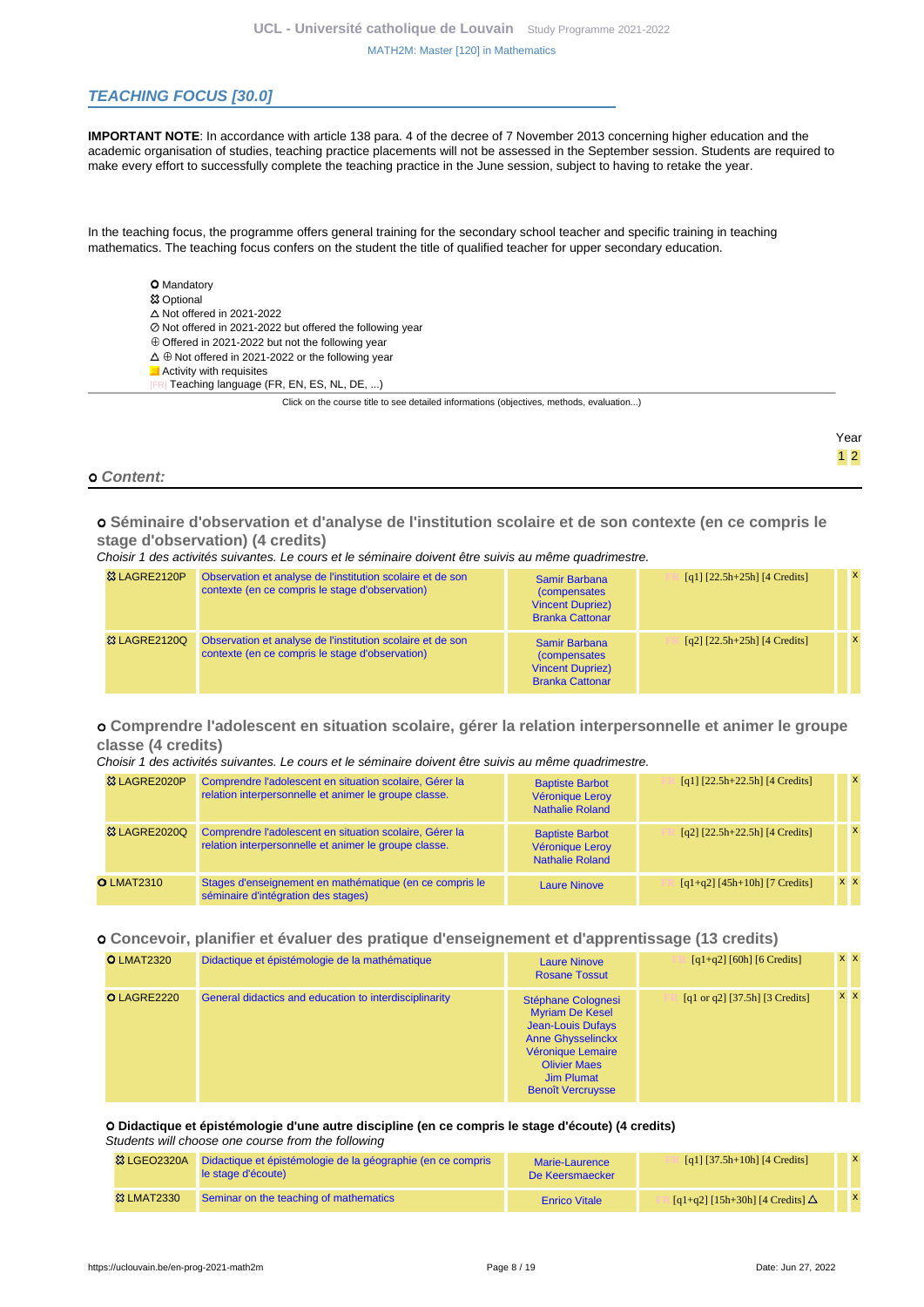### **UCL - Université catholique de Louvain** [Study Programme 2021-2022](https://uclouvain.be/en/study-programme) [MATH2M: Master \[120\] in Mathematics](https://uclouvain.be/en-prog-2021-math2m.html)

|                        |                                          |                                                                        |                                | Year | 1 <sup>2</sup> |  |
|------------------------|------------------------------------------|------------------------------------------------------------------------|--------------------------------|------|----------------|--|
| <b>&amp; LSCI2320A</b> | Didactique et épistémologie des sciences | <b>Myriam De Kesel</b><br><b>Nathalie Matthys</b><br><b>Jim Plumat</b> | $[q1]$ [37.5h+10h] [4 Credits] |      | $\mathbf{x}$   |  |
| <b>O</b> LAGRE2400     | See specifications in french             | Hervé Pourtois (coord.)<br>Pierre-Etienne<br>Vandamme                  | $[q2]$ [20h] [2 Credits]       |      | x x            |  |
|                        |                                          |                                                                        |                                |      |                |  |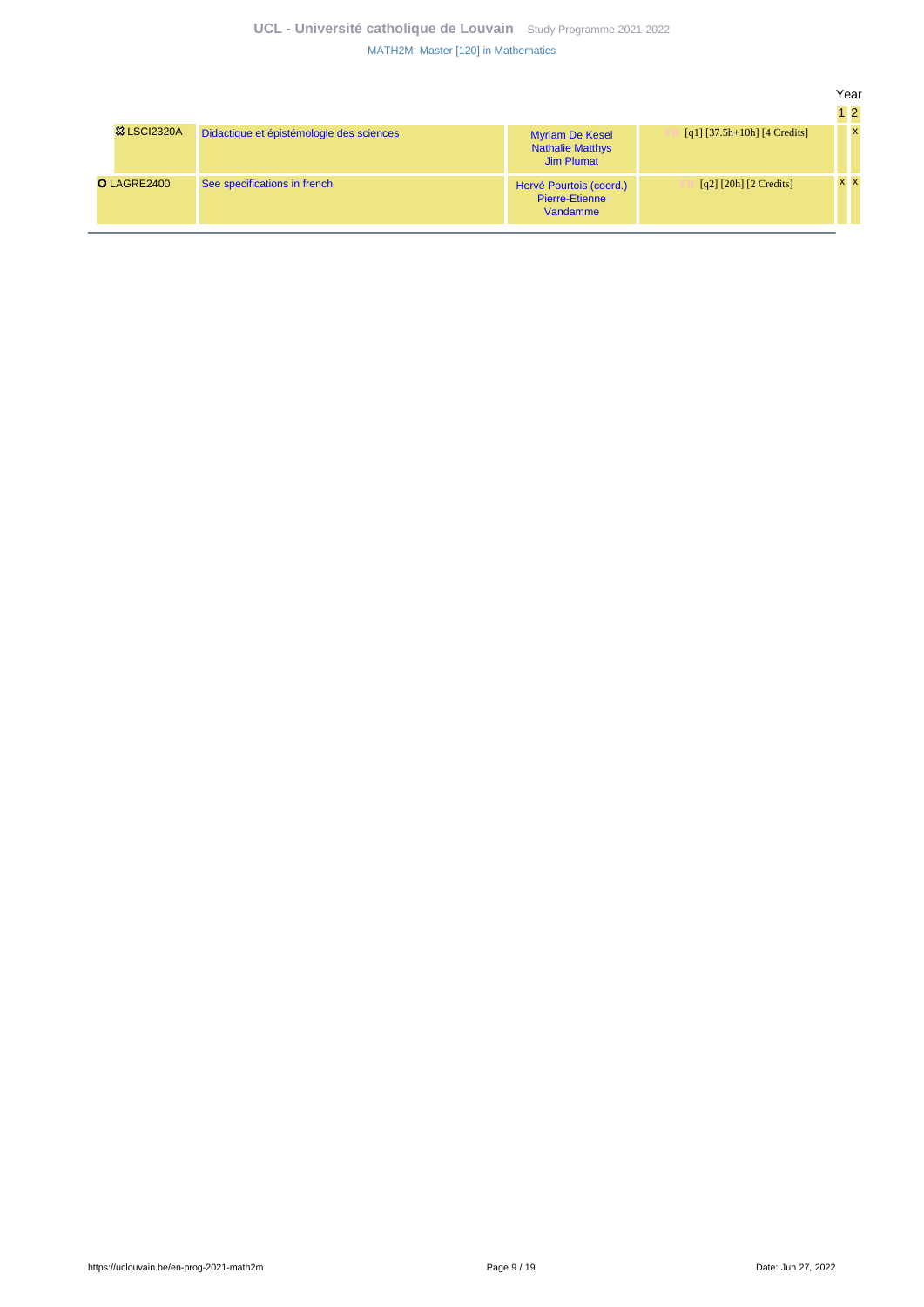### **OPTIONS [40.0]**

Whatever the focus followed, the student completes the programme to obtain 120 credits.

- [> Option in Statistics](en-prog-2021-math2m-lmath221o) [en-prog-2021-math2m-lmath221o]
- [> Option sciences actuarielles](en-prog-2021-math2m-lmath222o) [en-prog-2021-math2m-lmath222o]
- [> Option mathématiques appliquées](en-prog-2021-math2m-lmath101o) [en-prog-2021-math2m-lmath101o]
- [> Option biostatistique](en-prog-2021-math2m-lmath102o) [ en-prog-2021-math2m-lmath102o ]
- [> Autres cours au choix](en-prog-2021-math2m-lmath100o) [ en-prog-2021-math2m-lmath100o ]

#### **OPTION IN STATISTICS [30.0]**

**O** Mandatory Optional  $\Delta$  Not offered in 2021-2022 Not offered in 2021-2022 but offered the following year  $\oplus$  Offered in 2021-2022 but not the following year  $\Delta \oplus$  Not offered in 2021-2022 or the following year **Activity with requisites** Teaching language (FR, EN, ES, NL, DE, ...)

Click on the course title to see detailed informations (objectives, methods, evaluation...)

UCL graduates in the Master in Mathematics with option in general statistics have direct access to the second year of the Master in Statistics with orientation in general statistics.

Year 1 2

| O LSTAT2040        | <b>Statistical analysis</b>                                | <b>Benjamin Colling</b><br><i>(compensates)</i><br><b>Anouar El Ghouch)</b> | $[q2]$ [30h+15h] [5 Credits]                                         | <b>x</b> x |
|--------------------|------------------------------------------------------------|-----------------------------------------------------------------------------|----------------------------------------------------------------------|------------|
| O LSTAT2020        | Statistical softwares and basic statistical programming    | Céline Bugli                                                                | $\lceil q_1 \rceil \lceil 15h + 15h \rceil \lceil 3 \right]$ Credits | <b>x</b> x |
| <b>O LSTAT2030</b> | Statistique et data sciences avec R: Programmation avancée | <b>Anouar El Ghouch</b>                                                     | $\lceil q^2 \rceil \lceil 15h + 15h \rceil \lceil 3 \right]$ Credits | <b>x</b> x |
| <b>O LSTAT2110</b> | <b>Data Analysis</b>                                       | <b>Johan Segers</b>                                                         | $[q1]$ [30h+7.5h] [5 Credits]                                        | <b>x</b> x |
| O LSTAT2120        | Linear models                                              | <b>Christian Hafner</b>                                                     | $[q1] [30h+7.5h] [5 Credits]$                                        | <b>x</b> x |
| O LSTAT2140        | Non parametric statistics                                  | Eugen Pircalabelu                                                           | $[q1] [15h+5h] [4 Credits]$                                          | <b>x</b> x |

#### **Cours au choix**

 **Content:**

Students will choose one course from the following

| <b>&amp;3 LMAT2470</b> | Processus stochastiques (statistique) | Donatien Hainaut        | [q2] [30h] [5 Credits]        |  |
|------------------------|---------------------------------------|-------------------------|-------------------------------|--|
| <b>&amp; LSTAT2440</b> | Inference and Data Reduction          | <b>Rainer von Sachs</b> | [q1] $[15h+7.5h]$ [5 Credits] |  |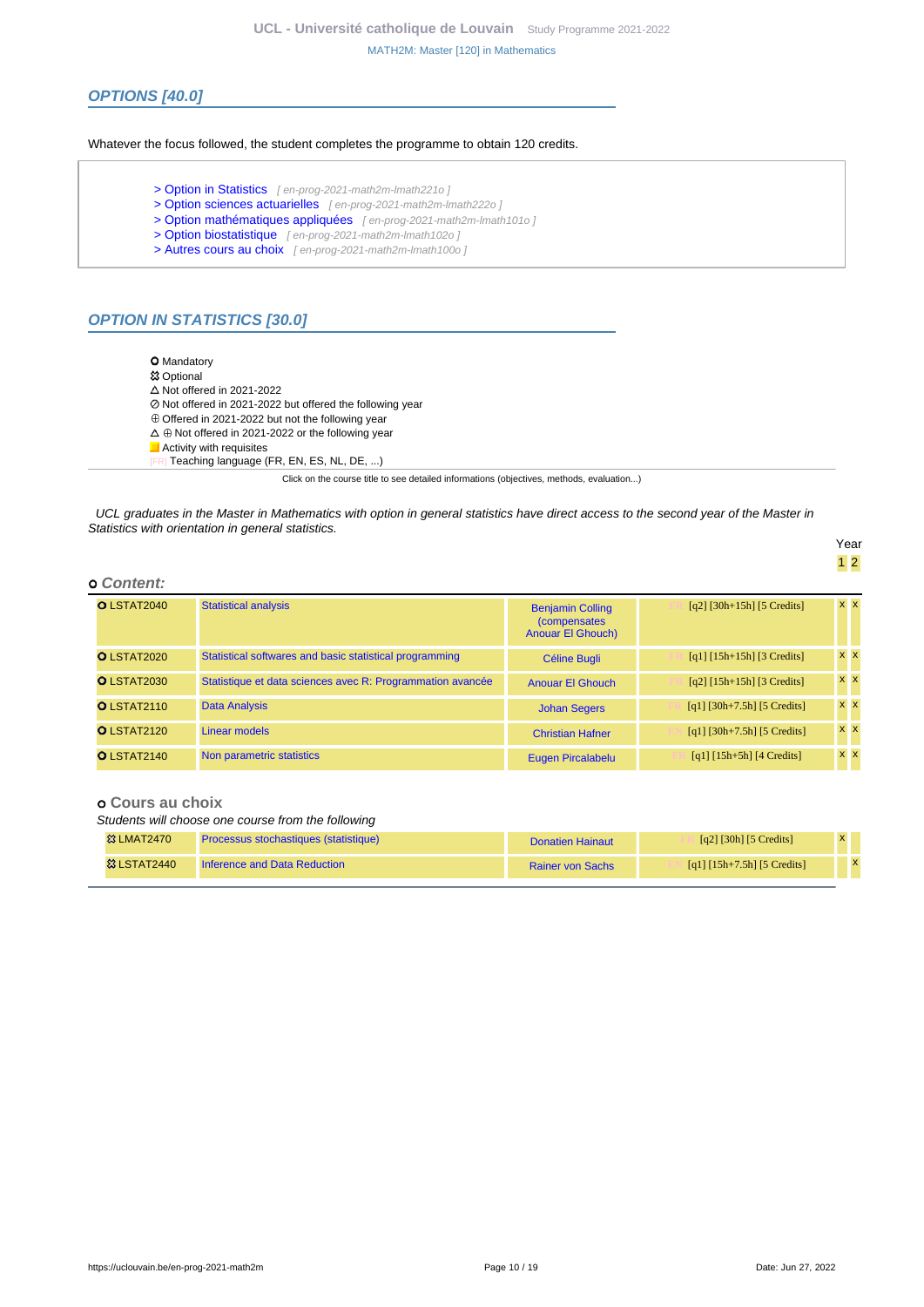### **OPTION SCIENCES ACTUARIELLES [30.0]**

| <b>O</b> Mandatory                                             |  |
|----------------------------------------------------------------|--|
| <b>惢 Optional</b>                                              |  |
| $\triangle$ Not offered in 2021-2022                           |  |
| ⊘ Not offered in 2021-2022 but offered the following year      |  |
| $\oplus$ Offered in 2021-2022 but not the following year       |  |
| $\Delta \oplus$ Not offered in 2021-2022 or the following year |  |
| Activity with requisites                                       |  |
| Teaching language (FR, EN, ES, NL, DE, )                       |  |

Click on the course title to see detailed informations (objectives, methods, evaluation...)

NB : Students wishing to subsequently enroll in the Master in Actuarial Sciences may valorize all the compulsory courses of the ACTU2M program for which the credits have been validated in MATH2M.

Year 1 2

#### **Content:**

| <b>&amp; LACTU2020</b>  | <b>Fixed income mathematics</b>     | <b>Pierre Devolder</b>  | $[q1] [45h+15h] [7 Credits]$          | $x \times$ |
|-------------------------|-------------------------------------|-------------------------|---------------------------------------|------------|
| <b>&amp;3 LACTU2030</b> | <b>LIFE INSURANCE</b>               | <b>Donatien Hainaut</b> | $[q1]$ [45h] [7 Credits]              | $x \times$ |
| 83 LACTU2010            | <b>NON LIFE INSURANCE</b>           | <b>Michel Denuit</b>    | [q1] $[45h]$ [7 Credits]              | $x \times$ |
| <b>&amp; LACTU2040</b>  | <b>PENSION FUNDING</b>              | <b>Pierre Devolder</b>  | $[q2]$ [30h+15h] [5 Credits]          | $x \times$ |
| <b>&amp; LACTU2170</b>  | <b>STOCHASTIC FINANCE</b>           | <b>Donatien Hainaut</b> | $\lceil q^2 \rceil$ [30h] [5 Credits] | $x \mid x$ |
| <b>&amp; LACTU2210</b>  | <b>Quantitative Risk Management</b> | <b>Christian Hafner</b> | $\lceil q^2 \rceil$ [30h] [5 Credits] | $x \mid x$ |
| <b>&amp; LINMA2725</b>  | <b>Financial mathematics</b>        | <b>Pierre Devolder</b>  | $[q1]$ [30h+22.5h] [5 Credits]        | $x \times$ |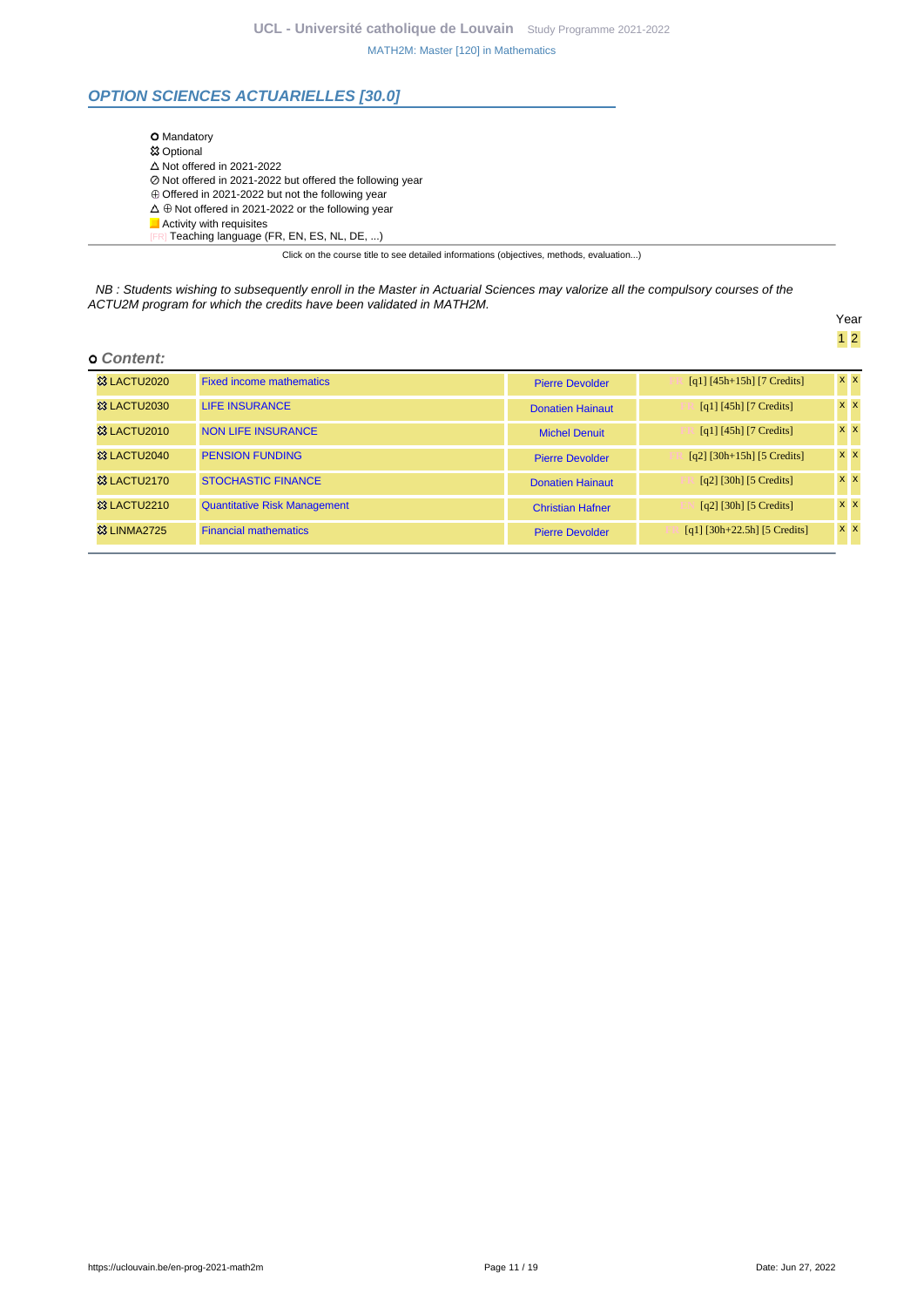### **OPTION MATHÉMATIQUES APPLIQUÉES [30.0]**

| <b>O</b> Mandatory                                                                       |
|------------------------------------------------------------------------------------------|
| <b>惢 Optional</b>                                                                        |
| $\triangle$ Not offered in 2021-2022                                                     |
| ⊘ Not offered in 2021-2022 but offered the following year                                |
| $\oplus$ Offered in 2021-2022 but not the following year                                 |
| $\Delta \oplus$ Not offered in 2021-2022 or the following year                           |
| $\blacksquare$ Activity with requisites                                                  |
| [FR] Teaching language (FR, EN, ES, NL, DE, )                                            |
| Click on the course title to see detailed informations (objectives, methods, evaluation) |
|                                                                                          |

Year 1 2

# **Content:**

| GUILEIL.                |                                                               |                                                                                                                      |                                |            |
|-------------------------|---------------------------------------------------------------|----------------------------------------------------------------------------------------------------------------------|--------------------------------|------------|
| <b>&amp;3 LINMA2380</b> | <b>Matrix computations</b>                                    | Raphaël Jungers                                                                                                      | $[q1]$ [30h+22.5h] [5 Credits] | <b>x x</b> |
| <b>&amp; LINMA2470</b>  | <b>Stochastic modelling</b>                                   | <b>Philippe Chevalier</b>                                                                                            | $[q2]$ [30h+22.5h] [5 Credits] | $x \, x$   |
| <sup>3</sup> LINMA2471  | Optimization models and methods II                            | <b>François Glineur</b><br><b>Geovani Nunes</b><br>Grapiglia                                                         | $[q1]$ [30h+22.5h] [5 Credits] | <b>x x</b> |
| <b>&amp;3 LINMA2345</b> | <b>Game theory</b>                                            | <b>Matthew Philippe</b><br><i>(compensates)</i><br>Raphaël Jungers)                                                  | $[q2]$ [30h+22.5h] [5 Credits] | $x \mid x$ |
| <b>&amp;3 LINMA2450</b> | <b>Combinatorial optimization</b>                             | <b>Julien Hendrickx</b><br><b>Geovani Nunes</b><br>Grapiglia                                                         | $[q1]$ [30h+22.5h] [5 Credits] | $x \times$ |
| <b>83 LINMA2171</b>     | Numerical Analysis: Approximation, Interpolation, Integration | <b>Pierre-Antoine Absil</b>                                                                                          | $[q1]$ [30h+22.5h] [5 Credits] | $x \, x$   |
| <b>&amp; LINMA2472</b>  | Algorithms in data science                                    | <b>Jean-Charles</b><br>Delvenne (coord.)<br><b>Gautier Krings</b><br><i>(compensates)</i><br><b>Vincent Blondel)</b> | $[q1]$ [30h+22.5h] [5 Credits] | $x \times$ |
| <b>&amp;3 LMAT2450</b>  | Cryptography                                                  | <b>Olivier Pereira</b>                                                                                               | $[q1]$ [30h+15h] [5 Credits]   | <b>x x</b> |
| <b>83 LINMA2111</b>     | Discrete mathematics II: Algorithms and complexity            | <b>Jean-Charles Delvenne</b><br><b>Jean-Charles Delvenne</b><br><i>(compensates)</i><br><b>Vincent Blondel)</b>      | $[q1]$ [30h+22.5h] [5 Credits] | $x \times$ |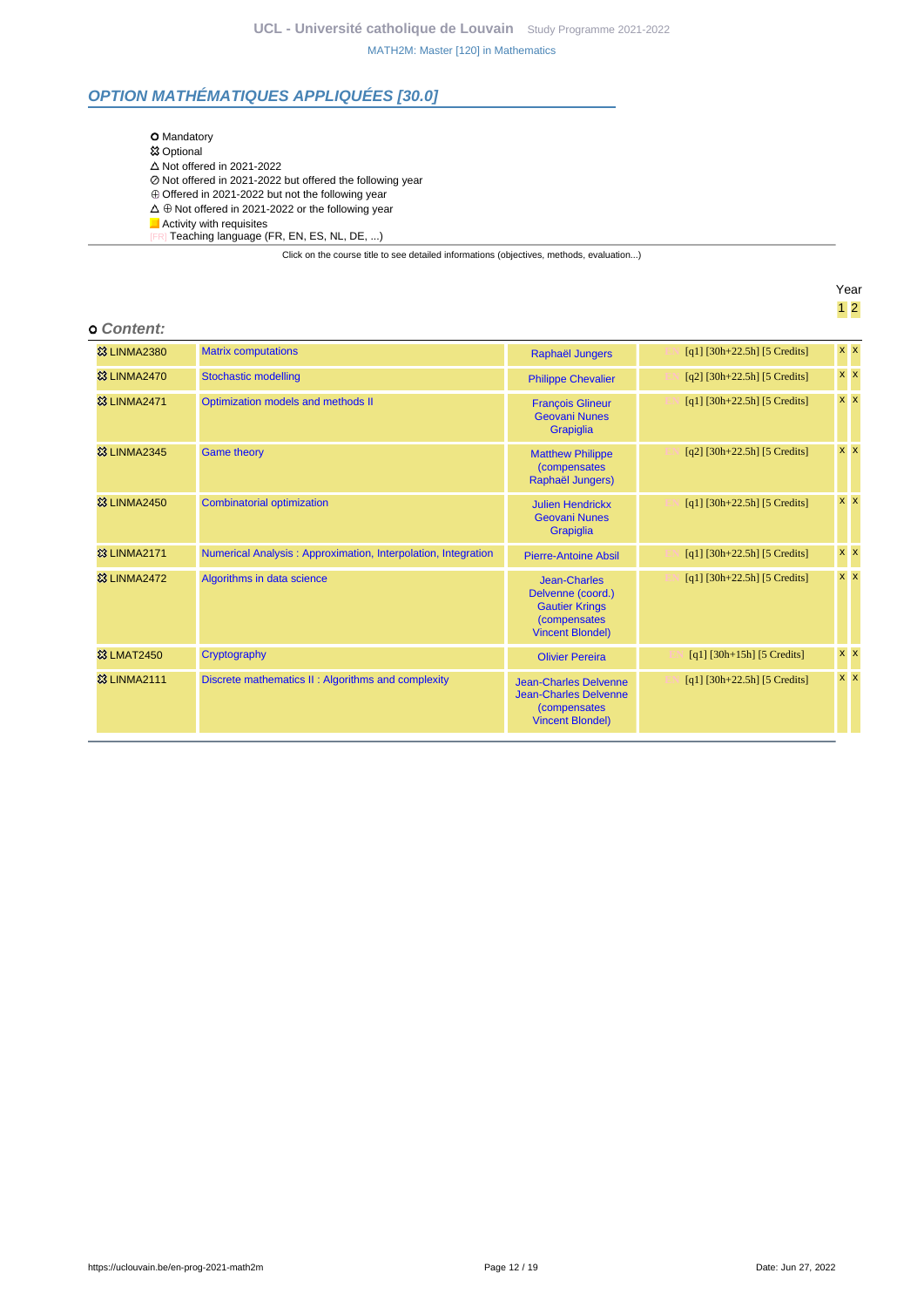### **OPTION BIOSTATISTIQUE [30.0]**

| <b>O</b> Mandatory                                             |  |
|----------------------------------------------------------------|--|
| <b>惢 Optional</b>                                              |  |
| $\Delta$ Not offered in 2021-2022                              |  |
| ⊘ Not offered in 2021-2022 but offered the following year      |  |
| $\oplus$ Offered in 2021-2022 but not the following year       |  |
| $\Delta \oplus$ Not offered in 2021-2022 or the following year |  |
| Activity with requisites                                       |  |
| Teaching language (FR, EN, ES, NL, DE, )                       |  |

Click on the course title to see detailed informations (objectives, methods, evaluation...)

UCL graduates in the Master in Mathematics with option in general statistics have access to the second year of the Master in Statistics with biostatistics orientation. Students will choose one course between LSTAT2130 and LSTAT2220. Students will choose one course from the following Year

#### **Content:**

| O LSTAT2020        | Statistical softwares and basic statistical programming    | Céline Bugli                                                                 | $\lceil q_1 \rceil \lceil 15h + 15h \rceil \lceil 3 \right]$ Credits | <b>x x</b> |
|--------------------|------------------------------------------------------------|------------------------------------------------------------------------------|----------------------------------------------------------------------|------------|
| <b>O LSTAT2030</b> | Statistique et data sciences avec R: Programmation avancée | <b>Anouar El Ghouch</b>                                                      | $\lceil q^2 \rceil \lceil 15h + 15h \rceil \lceil 3 \right]$ Credits | $x \times$ |
| O LSTAT2040        | <b>Statistical analysis</b>                                | <b>Benjamin Colling</b><br><i>(compensates)</i><br><b>Anouar El Ghouch</b> ) | $[q2]$ [30h+15h] [5 Credits]                                         | $x \times$ |
| <b>O</b> LSTAT2110 | <b>Data Analysis</b>                                       | <b>Johan Segers</b>                                                          | $[q1] [30h+7.5h] [5 Credits]$                                        | $x \times$ |
| O LSTAT2120        | Linear models                                              | <b>Christian Hafner</b>                                                      | $[q1]$ [30h+7.5h] [5 Credits]                                        | $x \, x$   |
| O LSTAT2330        | Statistics in clinical trials.                             | <b>Catherine Legrand</b><br><b>Annie Robert</b>                              | $[q2]$ $[22.5h+7.5h]$ $[5$ Credits]                                  | $x \mid x$ |

### **Une unité d'enseignement parmi**

| <b>&amp; LSTAT2130</b> | Introduction to Bavesian statistics    | <b>Philippe Lambert</b> | $\lceil q^2 \rceil \lceil 15h + 5h \rceil \lceil 4 \right]$ | <b>XX</b> |
|------------------------|----------------------------------------|-------------------------|-------------------------------------------------------------|-----------|
| <b>&amp; LSTAT2220</b> | Analysis of survival and duration data | Ingrid Van Keilegom     | [q1] $[15h+5h]$ [4 Credits]                                 | <b>XX</b> |

1 2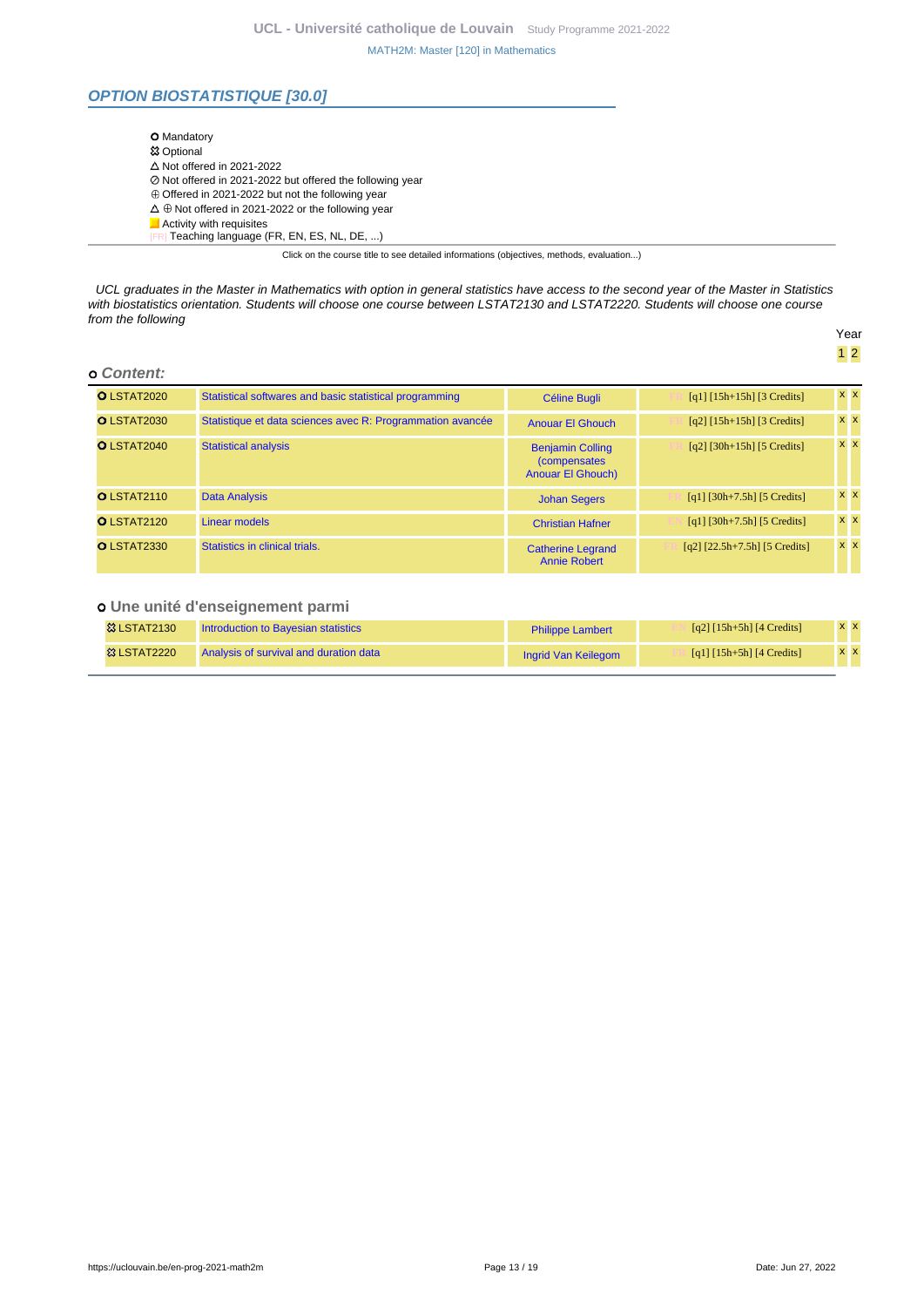### **AUTRES COURS AU CHOIX**

| <b>O</b> Mandatory                                                                       |
|------------------------------------------------------------------------------------------|
| <b>惢 Optional</b>                                                                        |
| $\Delta$ Not offered in 2021-2022                                                        |
| ⊘ Not offered in 2021-2022 but offered the following year                                |
| $\oplus$ Offered in 2021-2022 but not the following year                                 |
| $\Delta \oplus$ Not offered in 2021-2022 or the following year                           |
| $\blacksquare$ Activity with requisites                                                  |
| Teaching language (FR, EN, ES, NL, DE, )                                                 |
| Click on the course title to see detailed informations (objectives, methods, evaluation) |

Year 1 2

#### **Content:**

| <b>&amp;3 LMAT2440</b> | Number theory                                   | <b>Olivier Pereira</b><br>Jean-Pierre Tignol | $[q1] [30h+15h] [5 Credits]$          | <b>x x</b> |
|------------------------|-------------------------------------------------|----------------------------------------------|---------------------------------------|------------|
| <b>&amp; LMAT2460</b>  | Finite mathematics and combinatorial structures | Jean-Charles Delvenne<br>Raphaël Jungers     | $\lceil q_1 \rceil$ [30h] [5 Credits] | <b>x x</b> |
| <b>&amp; LMAT2335</b>  | <b>Mathematical didactics workshop</b>          | <b>Pascal Lambrechts</b>                     | $[q1+q2]$ [0h+45h] [5 Credits]        | <b>x x</b> |
| <b>&amp; LPHYS2114</b> | Nonlinear dynamics                              | <b>Christian Hagendorf</b>                   | $[q1]$ $[22.5h+22.5h]$ $[5$ Credits]  | x x        |

### <span id="page-13-0"></span>**Course prerequisites**

There are no prerequisites between course units (CUs) for this programme, i.e. the programme activity (course unit, CU) whose learning outcomes are to be certified and the corresponding credits awarded by the jury before registration in another CU.

### <span id="page-13-1"></span>**The programme's courses and learning outcomes**

For each UCLouvain training programme, a [reference framework of learning outcomes](https://uclouvain.be/en-prog-2021-math2m-competences_et_acquis.html) specifies the the skills expected of every graduate on completion of the programme. Course unit descriptions specify targeted learning outcomes, as well as the unit's contribution to reference framework of learning outcomes.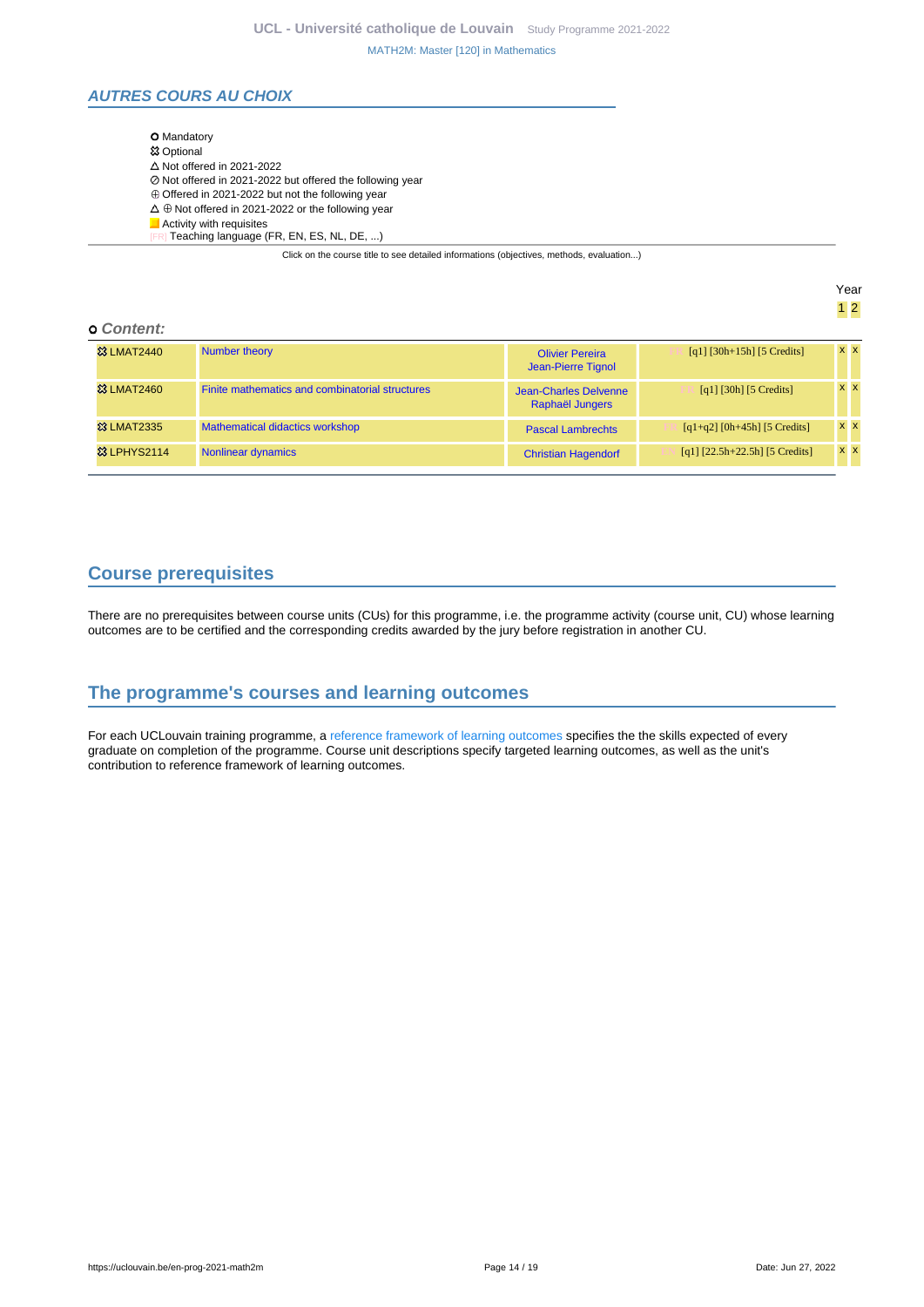### **MATH2M - Information**

## <span id="page-14-1"></span><span id="page-14-0"></span>**Access Requirements**

Master course admission requirements are defined by the French Community of Belgium Decree of 7 November 2013 defining the hiher education landscape and the academic organisation of courses.

General and specific admission requirements for this programme must be satisfied at the time of enrolling at the university.

**In the event of the divergence between the different linguistic versions of the present conditions, the French version shall prevail.**

#### SUMMARY

- [> General access requirements](https://uclouvain.be/en-prog-2021-math2m-cond_gen_adm_masters)
- [> Specific access requirements](#page-14-2)
- [> University Bachelors](#page-14-3)
- [> Non university Bachelors](#page-15-0)
- [> Holders of a 2nd cycle University degree](#page-15-1)
- [> Holders of a non-University 2nd cycle degree](#page-15-2)
- [> Access based on validation of professional experience](#page-15-3)
- [> Access based on application](#page-15-4)
- [> Admission and Enrolment Procedures for general registration](#page-15-5)

### <span id="page-14-2"></span>**Specific access requirements**

In addition to meeting the access conditions described below, candidates will have to provide proof of a sufficient command of the French language (level B1 of the CEFR, Common European Framework of Reference for Languages).

Students wishing to access the didactic purpose must provide proof of a level C1 of the CEFR.

Students who wish to be admitted on the basis of a dossier (see tables below) are invited to consult the [criteria for the evaluation of](https://cdn.uclouvain.be/cdn-osis/ppe/2021/sc/documents/conditions_admission_master%20_SC.pdf) [application.](https://cdn.uclouvain.be/cdn-osis/ppe/2021/sc/documents/conditions_admission_master%20_SC.pdf)

### <span id="page-14-3"></span>**University Bachelors**

| <b>Diploma</b>                                               | <b>Special Requirements</b>                                                                                                               | <b>Access</b> | <b>Remarks</b>                                                                                                                                                                                                                          |  |
|--------------------------------------------------------------|-------------------------------------------------------------------------------------------------------------------------------------------|---------------|-----------------------------------------------------------------------------------------------------------------------------------------------------------------------------------------------------------------------------------------|--|
| <b>UCLouvain Bachelors</b>                                   |                                                                                                                                           |               |                                                                                                                                                                                                                                         |  |
| <b>Bachelor in Mathematics</b>                               |                                                                                                                                           | Direct access |                                                                                                                                                                                                                                         |  |
| <b>Bachelor in Physics</b>                                   | Si l'étudiant a suivi la Titre<br>inconnu: Iminmath                                                                                       | Direct access | In some cases, the UCLouvain<br>Enrolment Office, after<br>reviewing their online enrolment<br>or re-enrolment application, will<br>ask the students concerned<br>to provide an enrolment<br>authorisation from the faculty/<br>school. |  |
| <b>Bachelor in Engineering</b>                               | Si l'étudiant a suivi la Titre<br>inconnu: Iminmath ou si<br>l'étudiant a suivi le programme<br>de majeure en mathématiques<br>appliquées | Direct access | In some cases, the UCLouvain<br>Enrolment Office, after<br>reviewing their online enrolment<br>or re-enrolment application, will<br>ask the students concerned<br>to provide an enrolment<br>authorisation from the faculty/<br>school. |  |
| Others Bachelors of the French speaking Community of Belgium |                                                                                                                                           |               |                                                                                                                                                                                                                                         |  |
|                                                              |                                                                                                                                           | Direct access |                                                                                                                                                                                                                                         |  |
| <b>Bachelors of the Dutch speaking Community of Belgium</b>  |                                                                                                                                           |               |                                                                                                                                                                                                                                         |  |
|                                                              |                                                                                                                                           | Direct access |                                                                                                                                                                                                                                         |  |
| <b>Foreign Bachelors</b>                                     |                                                                                                                                           |               |                                                                                                                                                                                                                                         |  |

Access based on application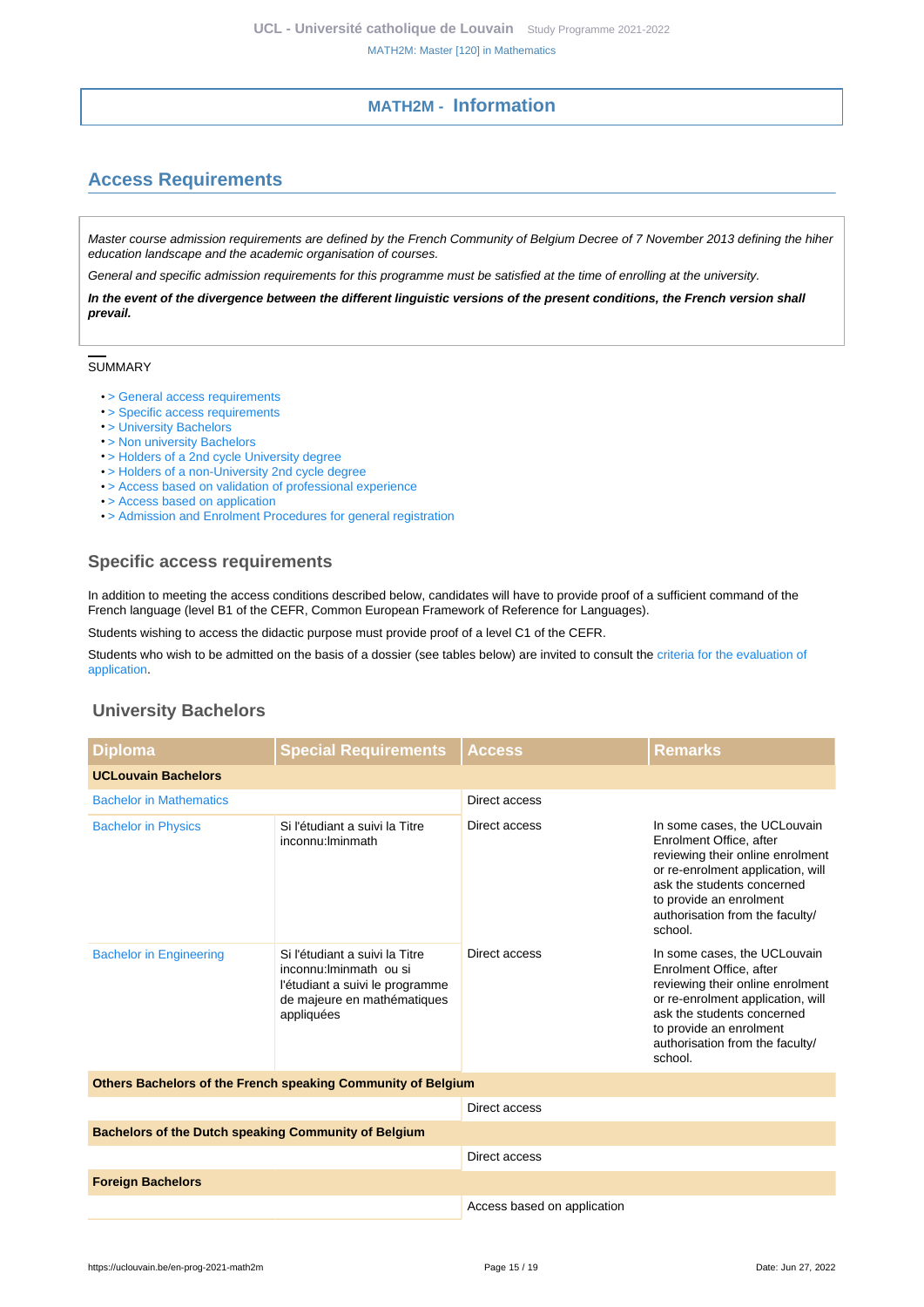### <span id="page-15-0"></span>**Non university Bachelors**

> Find out more about [links](https://uclouvain.be/fr/etudier/passerelles) to the university

### <span id="page-15-1"></span>**Holders of a 2nd cycle University degree**

| <b>Diploma</b> | Special Requirements   Access |               | <b>Remarks</b> |
|----------------|-------------------------------|---------------|----------------|
| "Licenciés"    |                               |               |                |
|                |                               | Direct access |                |
| <b>Masters</b> |                               |               |                |
|                |                               | Direct access |                |

### <span id="page-15-2"></span>**Holders of a non-University 2nd cycle degree**

### <span id="page-15-3"></span>**Access based on validation of professional experience**

> It is possible, under certain conditions, to use one's personal and professional experience to enter a university course without having the required qualifications. However, validation of prior experience does not automatically apply to all courses. Find out more about [Validation of priori experience](https://uclouvain.be/en/study/vae).

### <span id="page-15-4"></span>**Access based on application**

Admission on the basis of a submitted dossier may be granted either directly or on the condition of completing additional coursework of a maximum of 60 ECTS credits, or refused.

The first step in the procedure is to submit a file online ( see [https://uclouvain.be/en/study/inscriptions/futurs-etudiants.html\)](https://uclouvain.be/en/study/inscriptions/futurs-etudiants.html).

Students who wish to be admitted on the basis of a dossier are invited to consult the [criteria for the evaluation of application](https://cdn.uclouvain.be/cdn-osis/ppe/2021/sc/documents/conditions_admission_master%20_SC.pdf).

#### <span id="page-15-5"></span>**Admission and Enrolment Procedures for general registration**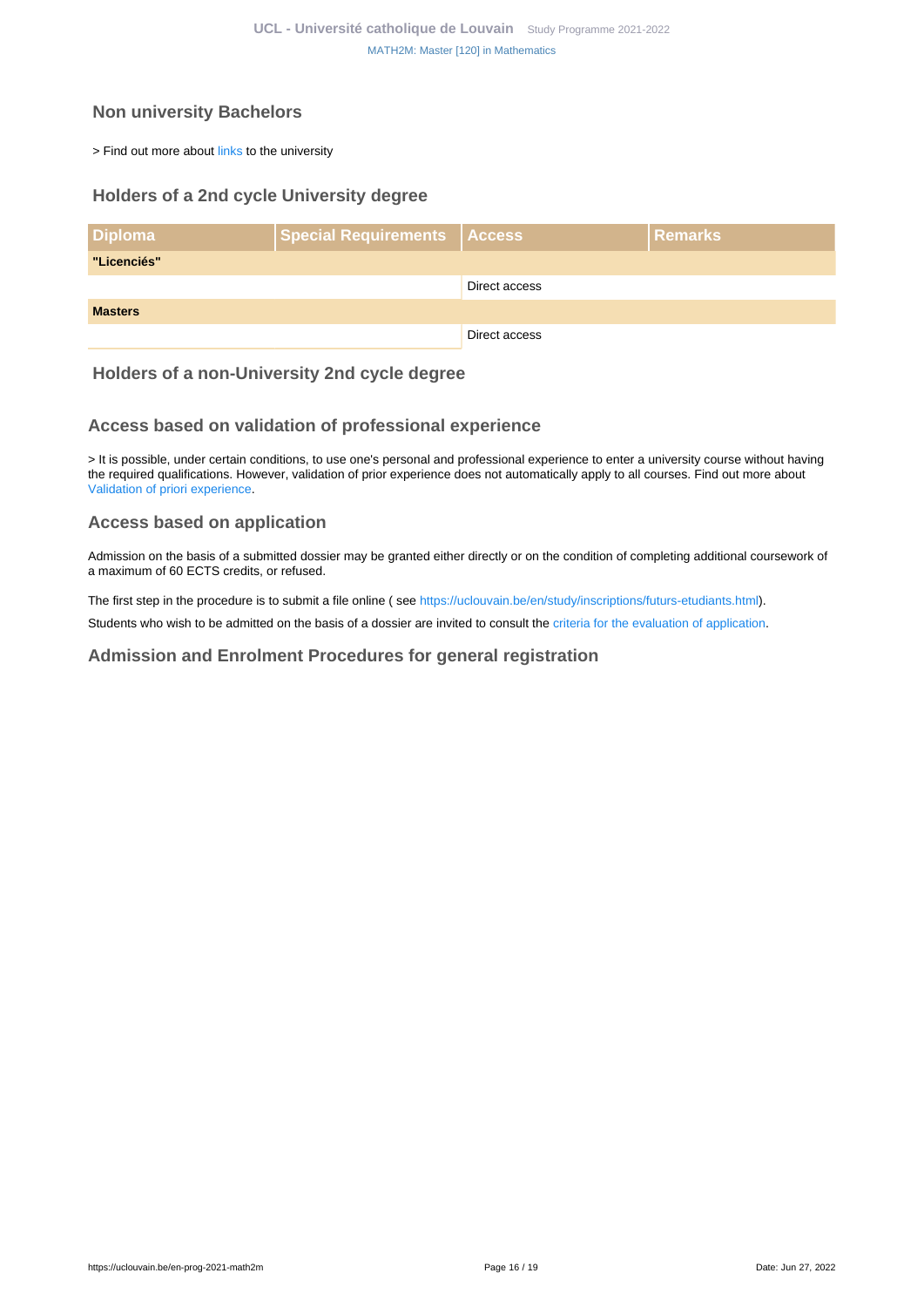### <span id="page-16-0"></span>**Specific professional rules**

Successful completion of the master's course with **teaching focus** leads to the award of the master's degree with teaching focus and the title of secondary school education specialist.

The [Réforme des Titres et Fonctions](http://www.enseignement.be/primoweb) ("Titles and Functions Reform"), in force since 1 September 2016, is intended to harmonise the titles, functions and pay scales of basic and secondary education professionals in French Community of Belgium networks.

It also aims to guarantee the priority of preferred titles over minimum titles and to establish a regime for titles in short supply.

AESS holders can learn which functions they can carry out and the pay scales from which they can benefit by [clicking here](http://www.enseignement.be/primoweb).

The university cannot be held responsible for any problems that students may encounter at a later date with a view to a teaching appointment in the French Community of Belgium.

### <span id="page-16-1"></span>**Teaching method**

Whenever possible, teachers in the School of Mathematics give priority to close supervision: small-group work, individual tuition, rapid and personalised feedback on activities, active participation of students in the School's teaching decisions. All the courses in the programme contribute to the acquisition of skills such as the capacity for abstract thinking and for reasoning. Other skills (aptitude for communication, independent learning, document research) are especially exercised in seminars specific to the focuses (where students are responsible for work progress), in work linked to the preparation of the dissertation and in the dissertation activity (the Thesis Tutorial, which specifically concentrates on scientific communication in English). The interdisciplinary character of the programme is reinforced by the presence in the options of courses taken from the Masters programmes in physics, in statistics and biostatistics, in actuarial science and in applied mathematics.

Students in the research focus may take introduction to research courses in neighbouring universities in order to learn about mathematical research subjects that are not offered by UCL. An additional teaching module in disciplines other than mathematics is possible for students in the teaching focus.

### <span id="page-16-2"></span>**Evaluation**

**The evaluation methods comply with the [regulations concerning studies and exams](https://uclouvain.be/fr/decouvrir/rgee.html). More detailed explanation of the modalities specific to each learning unit are available on their description sheets under the heading "Learning outcomes evaluation method".**

Assessment methods conform to academic regulations and procedures. More details on the methods employed in each teaching unit are available in their description sheet, under the heading 'Assessment methods for student learning'.

Different methods are in place in order to evaluate the knowledge and skills acquired in the course of the learning period; these are adapted to the following types of performance: continuous assessment, especially for practical exercises; assessment of individual work (reading, consultation of databases and bibliographical references, monograph and report writing); overall assessment (written and/or oral) during examination sessions; assessment of public presentations.

Whatever the teaching language of an activity, students may choose to present the corresponding assessment in English or in French. Exceptions are the Thesis Tutorial, philosophy courses and activities specific to the teaching focus.

### <span id="page-16-3"></span>**Mobility and/or Internationalisation outlook**

Students in the two focuses will have the opportunity of making an Erasmus, Mercator or other study period. The aim of such a study period is either to follow around 30 course credits, or to write the dissertation, while at the same time having the chance to discover another country and a different culture.

For students in the teaching focus it is preferable for the study period to take place at the end of the year. Partner universities are located in Dutch-speaking Belgium (in this case, the entire second year of the Master may take place outside UCL), in Europe (Italy, Spain, France, Denmark), in Australia, in Canada, in South Africa and in Japan. See https://uclouvain.be/fr/facultes/sc/programmes [d-echange-d-etudiants.html](https://uclouvain.be/fr/facultes/sc/programmes-d-echange-d-etudiants.html) for a detailed presentation of the international mobility activities organised by the Faculty of Sciences. Courses LMAT2910 - Advanced topics 1, LMAT2920 - Advanced topics 2 and LMAT2930 - Advanced topics 3 are given by visiting professors from various Belgian and foreign institutions.The titles of these courses are generic in order to maintain the greatest flexibility and the best match with the development of research.

These courses are often taught in English.

### <span id="page-16-4"></span>**Possible trainings at the end of the programme**

Whatever the focus, the Master in Mathematics gives access to the doctorate in science.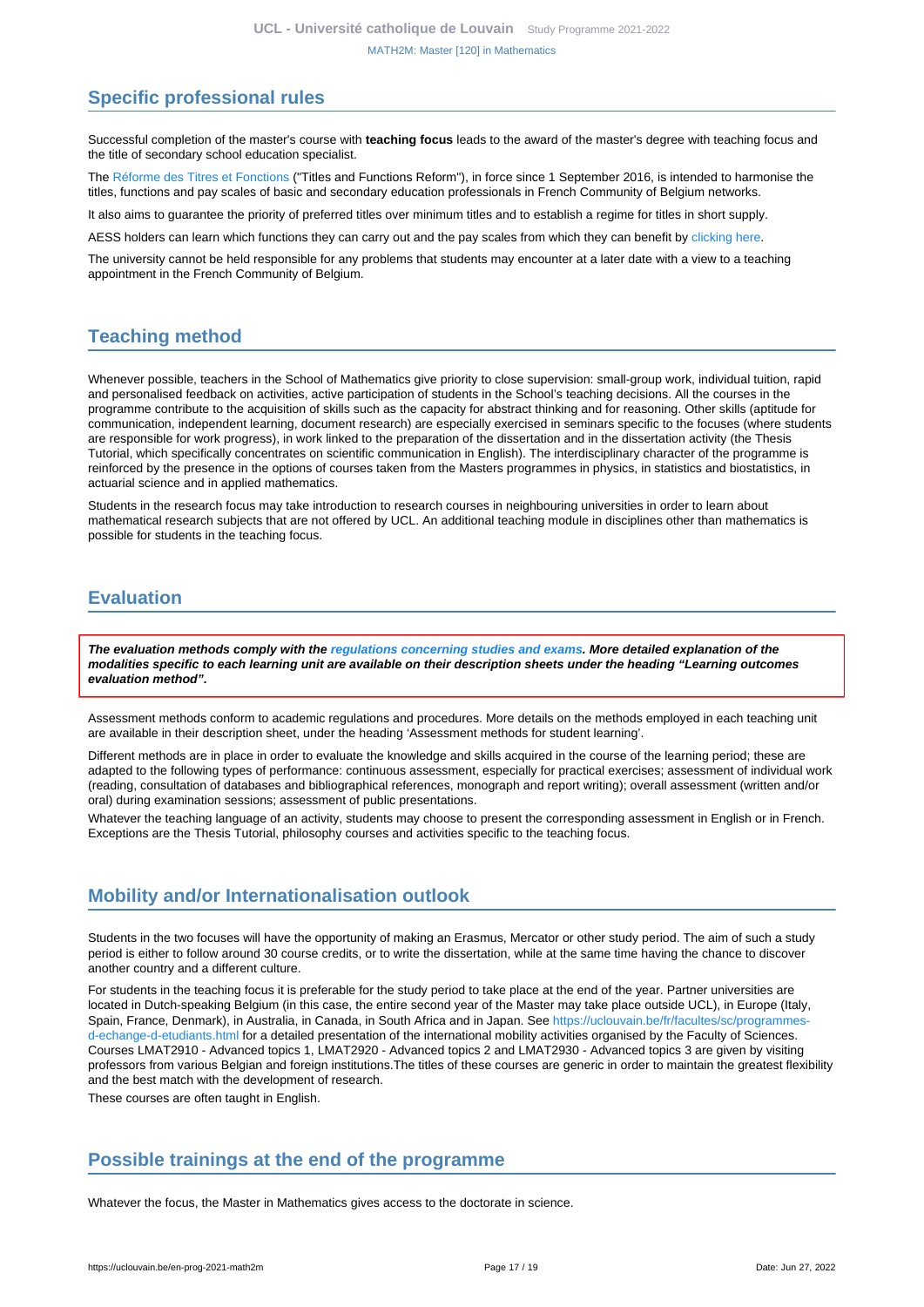The general statistics, biostatistics, and actuarial science options allow access to the second year of the corresponding Master, with a possible additional maximum of 15 credits in the second year programme of the corresponding Master.

Students who have earned a Master's degree in one of the focuses may gain a second Master in Mathematics in the other focus by means of a personalised one-year programme.

### <span id="page-17-0"></span>**Contacts**

### **Curriculum Management**

Entity

Structure entity SST/SC/MATH Denomination [\(MATH\)](https://uclouvain.be/repertoires/entites/math) Acronym MATH

Faculty **Faculty Faculty Faculty** of Science [\(SC\)](https://uclouvain.be/repertoires/entites/sc) Sector Sector Sector Sciences and Technology [\(SST\)](https://uclouvain.be/repertoires/entites/sst) Postal address **Chemin du Cyclotron 2 - bte L7.01.02** 1348 Louvain-la-Neuve Tel: [+32 \(0\) 10 47 31 52](https://uclouvain.be/tel:+3210473152) - Fax: [+32 \(0\) 10 47 25 30](https://uclouvain.be/tel:+3210472530) Website <https://uclouvain.be/fr/facultes/sc/math>

Academic supervisor: [Jean Van Schaftingen](https://uclouvain.be/repertoires/jean.vanschaftingen)

#### Jury

• President and Study advisor: [Pedro Vaz](https://uclouvain.be/repertoires/pedro.vaz)

• Secretary: [Heiner Olbermann](https://uclouvain.be/repertoires/heiner.olbermann)

#### Useful Contact(s)

- Administrative manager for the student's annual program: [Christine Henry de Frahan](https://uclouvain.be/repertoires/christine.henrydefrahan)
- Secretary of the School of mathematics: [Catherine De Roy](https://uclouvain.be/repertoires/catherine.deroy)